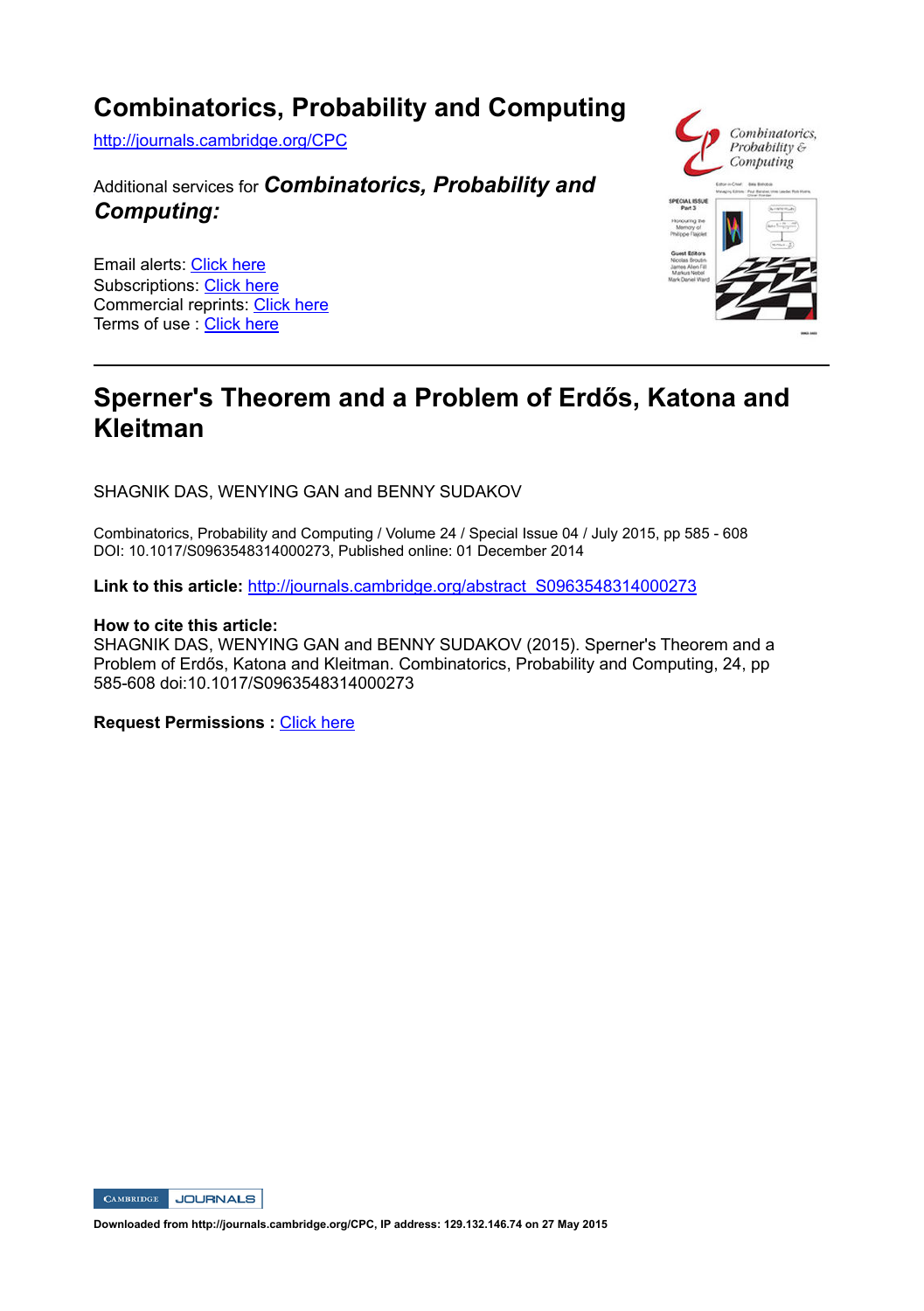# **Sperner's Theorem and a Problem of Erdős, Katona and Kleitman**

### SHAGNIK DAS<sup>1</sup>, WENYING GAN<sup>1</sup> and BENNY SUDAKOV<sup>2†</sup>

<sup>1</sup>Department of Mathematics, UCLA, Los Angeles, CA 90095, USA (e-mail: shagnik@ucla.edu, wgan@math.ucla.edu)  ${}^{2}$ Department of Mathematics, ETH, 8092 Zürich, Switzerland (e-mail: benjamin.sudakov@math.ethz.ch)

Received 26 May 2013; revised 14 March 2014; first published online 1 December 2014

A central result in extremal set theory is the celebrated theorem of Sperner from 1928, which gives the size of the largest family of subsets of  $[n]$  not containing a 2-chain,  $F_1 \nightharpoonup F_2$ . Erdős extended this theorem to determine the largest family without a *k*-chain,  $F_1 \subset F_2 \subset \cdots \subset F_k$ . Erdős and Katona, followed by Kleitman, asked how many chains must appear in families with sizes larger than the corresponding extremal bounds.

In 1966, Kleitman resolved this question for 2-chains, showing that the number of such chains is minimized by taking sets as close to the middle level as possible. Moreover, he conjectured the extremal families were the same for *k*-chains, for all *k*. In this paper, making the first progress on this problem, we verify Kleitman's conjecture for the families whose size is at most the size of the  $k + 1$  middle levels. We also characterize all extremal configurations.

2010 Mathematics subject classification: Primary 05D05

#### **1. Introduction**

Sperner's theorem is a central result in extremal set theory, giving the size of the largest family of sets not containing a 2-chain,  $F_1 \subset F_2$ . Erdős later extended this theorem to determine the largest family without a *k*-chain,  $F_1 \subset F_2 \subset \cdots \subset F_k$ . A natural question is to ask how many *k*-chains must appear in a family larger than this extremal bound.

More precisely, we consider the following problem, first posed by Erdős and Katona and then extended by Kleitman some fifty years ago. Given a family  $\mathcal F$  of *s* subsets of [*n*], how many *k*-chains must F contain? We denote this minimum by  $c_k(n, s)$ , and determine it for a wide range of values of *s*. This provides a quantitative strengthening of the Erdős result on the size of *k*-chain-free families.

<sup>†</sup> Research supported in part by SNSF grant 200021-149111 and by a USA–Israel BSF grant.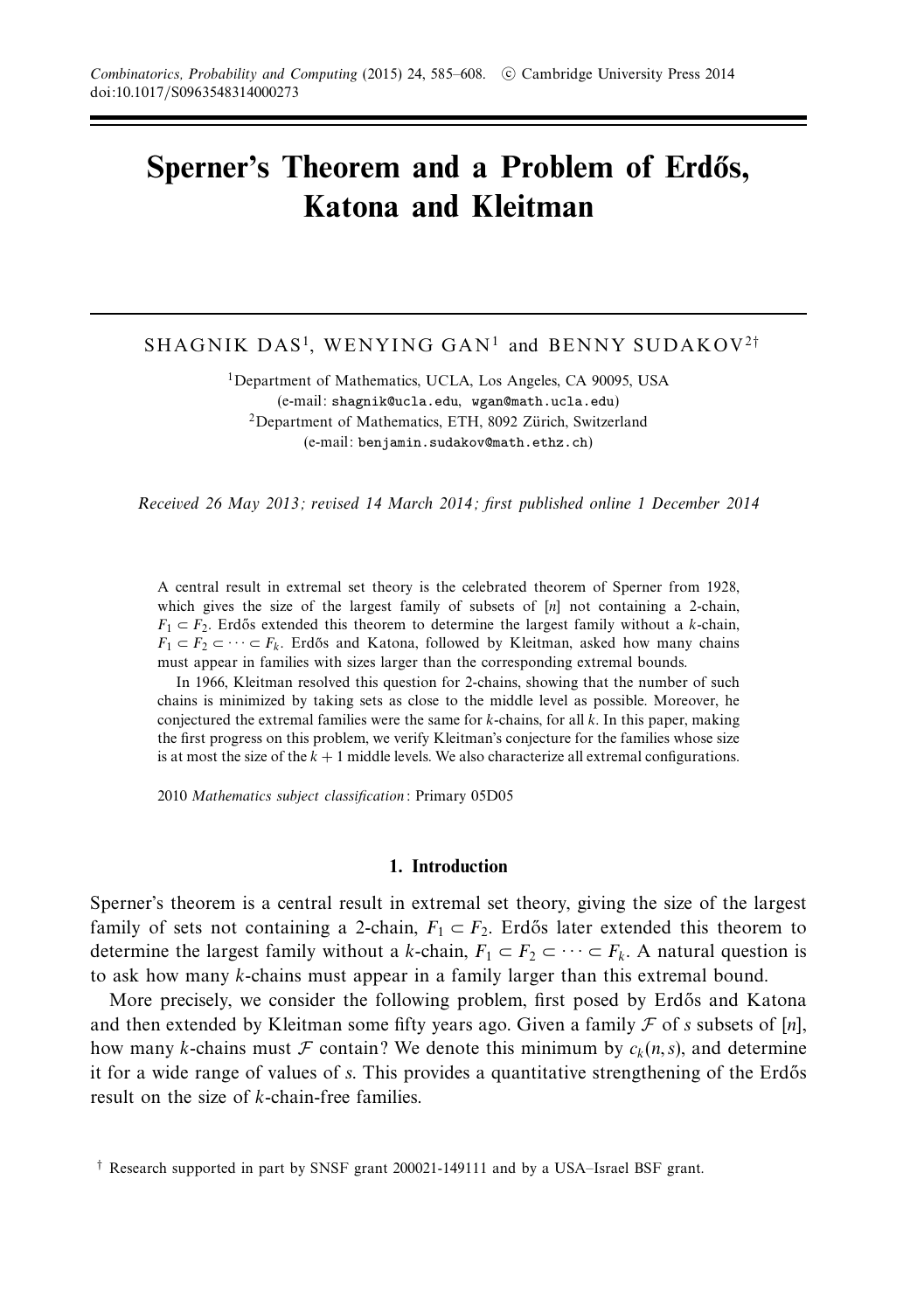We shall now discuss the background of Sperner's theorem and this problem further, before presenting our new results.

#### **1.1. Background**

Extremal set theory is one of the most rapidly developing areas in combinatorics, having applications to other branches of mathematics and computer science including discrete geometry, functional analysis, number theory and complexity. The typical extremal problem has the following form: How large can a structure be without containing some forbidden configuration? A classical example, considered by many to be the starting point of extremal set theory, is a theorem of Sperner [13]. An antichain is a family of subsets of [*n*] that does not contain sets  $F_1 \subset F_2$ . Sperner's theorem states that the largest antichain has  $\binom{n}{\lfloor n/2 \rfloor}$  sets, a bound that is easily seen to be tight by considering the family of sets of size  $\lfloor n/2 \rfloor$ . This celebrated result enjoys numerous applications and has many extensions, many of which are discussed in Engel's book [4]. One particular extension, due to Erdős  $[5]$ , shows that the size of the largest set family without a  $k$ -chain, that is, *k*-sets  $F_1 \subset F_2 \subset \cdots \subset F_k$ , is the sum of the  $k-1$  largest binomial coefficients,

$$
M_{k-1} = \sum_{i=\lceil (n-k+2)/2 \rceil}^{\lceil (n+k-2)/2 \rceil} \binom{n}{i}.
$$

When  $k = 2$ , we recover Sperner's theorem.

Our problem is what we refer to as an Erd˝os–Rademacher-type extension of Erd˝os's theorem, a name we now explain. Arguably the most well-known result in extremal combinatorics is a theorem of Mantel [11] from 1907, which states that an *n*-vertex triangle-free graph can have at most  $n^2/4$  edges. In an unpublished result, Rademacher strengthened this theorem by showing that any graph with  $\frac{n^2}{4} + 1$  edges must contain at least  $n/2$  triangles. Erdős [6] then extended this to graphs with a linear number of extra edges, and in [7] studied the problem for larger cliques. More generally, for any extremal problem, the corresponding Erdős–Rademacher problem asks how many copies of the forbidden configuration must appear in a structure larger than the extremal bound.

In the context of Sperner's theorem, this problem was first considered by Erdős and Katona, who conjectured that a family with  $\binom{n}{\lfloor n/2 \rfloor} + t$  sets must contain at least  $t[(n+1)/2]$  2-chains. Kleitman [10] confirmed the conjecture, and, in a far-reaching generalization, showed that the minimum number of 2-chains in a family of any fixed size is obtained by choosing sets of size as close to  $n/2$  as possible. He then conjectured (see [8, 10]) that the same families minimize the number of *k*-chains, a problem that has remained open for nearly fifty years.

**Conjecture 1.1.** The number of *k*-chains in a family is minimized by choosing sets of sizes as close to *n/*2 as possible.

#### **1.2. Our results**

In this paper we study these Erdős–Rademacher-type extensions of the theorems of Sperner and Erd˝os. We began by considering the case of 2-chains, and determined the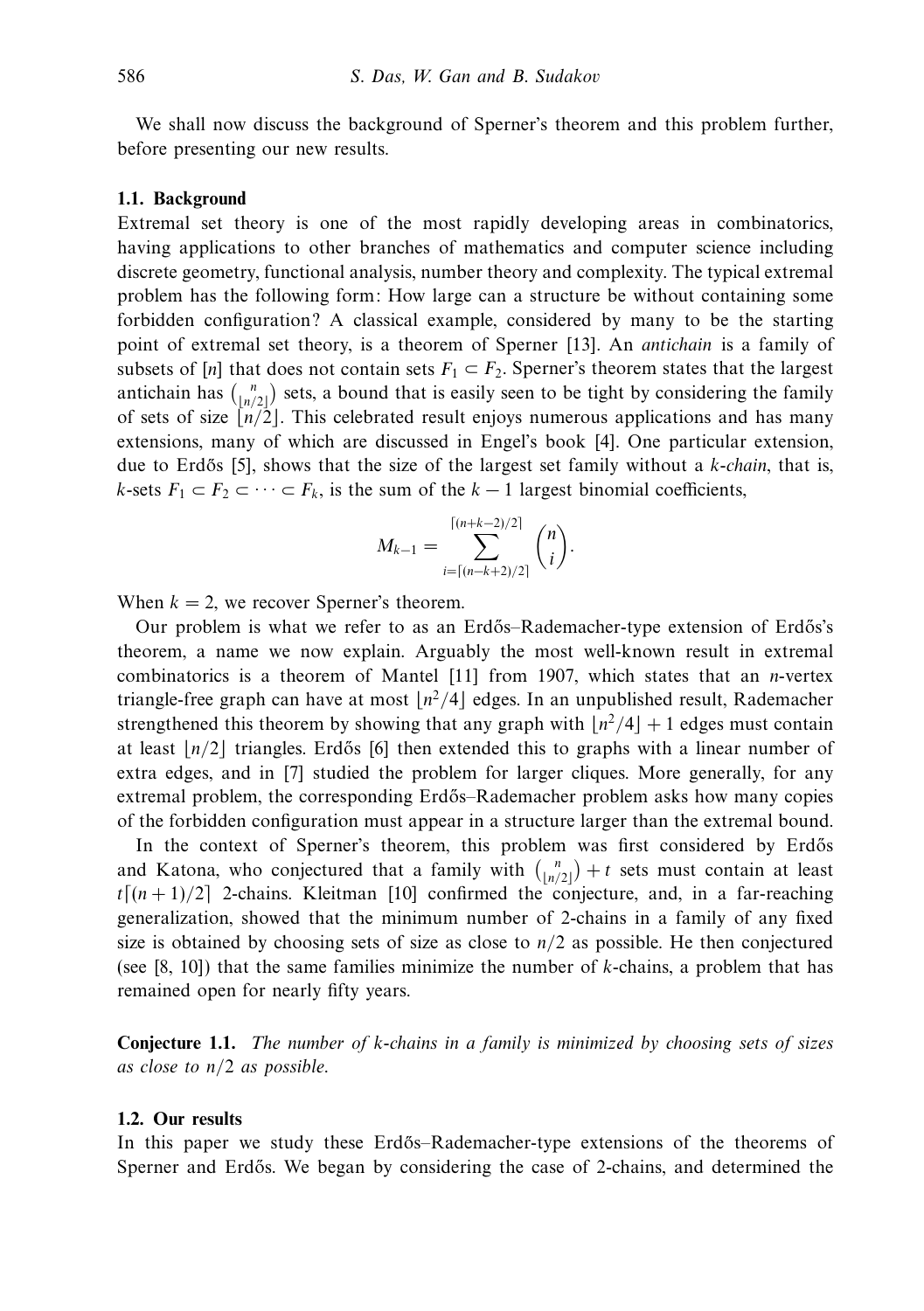minimum number of 2-chains in a family of any number of sets. Later, we discovered Kleitman had earlier obtained the same result. However, through slightly more careful calculations, and by introducing an additional argument, we are able to characterize all extremal families, as given below.

**Theorem 1.2.** Let *F* be a family of subsets of  $[n]$ , with  $|\mathcal{F}| = s \geq {n \choose \lfloor n/2 \rfloor}$ . Let  $r \in \frac{1}{2} \mathbb{N}$  be the unique half-integer such that

$$
\sum_{i=n/2-r+1}^{n/2+r-1} \binom{n}{i} < s \leqslant \sum_{i=n/2-r}^{n/2+r} \binom{n}{i}.
$$

Then  $F$  minimizes the number of 2-chains if and only if the following conditions are satisfied.

- (1) For every  $F \in \mathcal{F}$ ,  $n/2 r \leq |F| \leq n/2 + r$ .
- (2) For any  $A \subset [n]$  with  $n/2 r + 1 \le |A| \le n/2 + r 1$ , we have  $A \in \mathcal{F}$ .  $(3)$  If

$$
s \leqslant \sum_{i=n/2-r}^{n/2+r-1} \binom{n}{i},
$$

then  ${F \in \mathcal{F} : |F| = n/2 + r}$  forms an antichain.  $(4)$  If

$$
s \geqslant \sum_{i=n/2-r}^{n/2+r-1} \binom{n}{i},
$$

then  ${F \notin \mathcal{F} : |F| = n/2 + r}$  forms an antichain.

Our main results verify Conjecture 1.1 for families of certain sizes. To begin with, recall that Erdős showed that the largest family without *k*-chains consists of the  $k-1$  middle levels of the hypercube, whose size we denote by  $M_{k-1}$ . If we were to add one set to this family, the best we could do would be to add it to the *k*th level, in which case we would create

$$
\binom{\lfloor (n+k)/2 \rfloor}{k-1} (k-1)!
$$

*k*-chains. Indeed, we show that every additional set must contribute at least this many new *k*-chains, and the above construction shows that this is tight when our extremal family is contained within the *k* middle levels.

**Theorem 1.3.** If F is a set family over [*n*] of size  $s = M_{k-1} + t$ , then F contains at least

$$
t\binom{\lfloor (n+k)/2 \rfloor}{k-1}(k-1)!
$$

*k*-chains.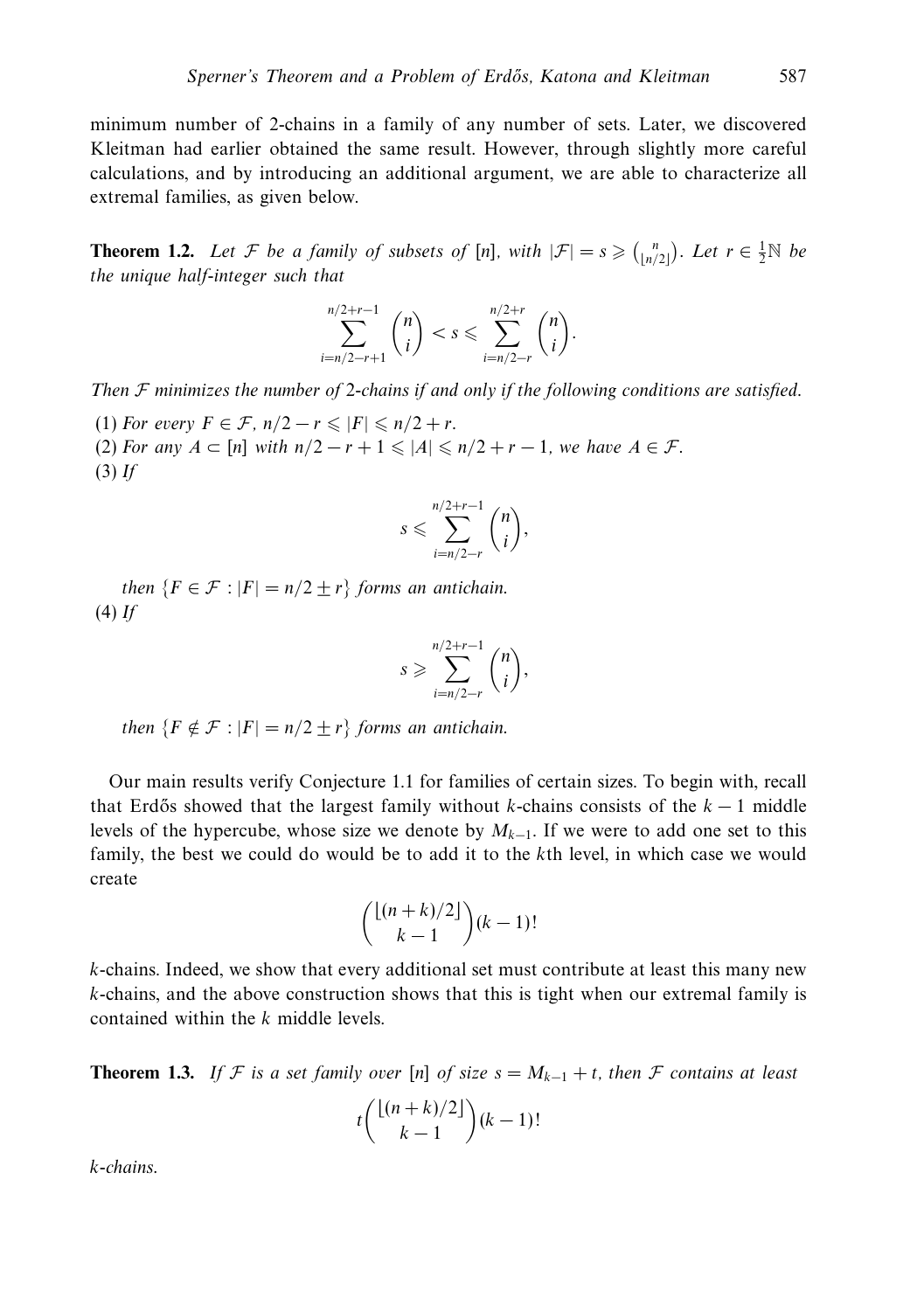We are then able to extend our argument to work for larger set families, obtaining a result that is tight when the extremal family is contained within the  $k + 1$  middle levels.

**Theorem 1.4.** Provided  $n \geq 15$  and  $k \leq n-6$ , if  $\mathcal F$  is a set family over [n] of size  $s =$  $M_k + t$ , then the number of *k*-chains in *F* is at least

$$
\binom{n}{\lceil (n-k)/2 \rceil} \binom{\lfloor (n+k)/2 \rfloor}{k-1} (k-1)!
$$
  
+ 
$$
t \left( \binom{\lceil (n+k)/2 \rceil}{k-1} + \binom{\lceil (n+k)/2 \rceil}{k} \binom{k}{2} (k-1)!
$$

In both cases, we actually obtain stronger results (see Theorems 3.1 and 4.2 respectively), providing stability versions of the above theorems, showing that if a family has close to the minimum number of *k*-chains, it must be close in structure to the extremal example. These stability results are of interest even in the case  $k = 2$ , as one does not obtain any stability from the Kleitman proof for 2-chains. We then use the stability results to show that when the above bounds are tight, the extremal families are exactly as in Theorem 1.2.

#### **1.3. Outline and notation**

The remainder of this paper is organized as follows. Section 2 contains a proof of Theorem 1.2. In Section 3 we prove Theorem 1.3, and then in Section 4 we prove Theorem 1.4. In the final section we present some concluding remarks and open problems. The Appendix contains the proof of a technical proposition needed for Theorem 1.2.

We let [*n*] denote the set of the first *n* integers. For a ground set *X* and an integer *i*, we denote the family of *i*-subsets of *X* by

$$
\binom{X}{i} = \{ Y \subseteq X : |Y| = i \}.
$$

We let

$$
M_k = \sum_{i=\lceil n-k+1/2 \rceil}^{\lceil n+k-1/2 \rceil} \binom{n}{i}
$$

be the size of the *k* middle, and thus largest, levels. Given a family  $F$  of subsets of [n], we let

$$
\mathcal{F}_i = \mathcal{F} \cap \binom{[n]}{i}
$$

denote those sets in  $F$  of size *i*. The  $\ell$ -shadow of a family is given by

$$
\partial^{\ell} \mathcal{F} = \{ G : \exists F \in \mathcal{F}, G \subset F, |G| = |F| - \ell \}.
$$

For a subset  $F \subset [n]$ , we define  $m(F) = \max\{|F|, n - |F|\}$ .

Given a set family  $\mathcal{F}$ ,  $c_k(\mathcal{F})$  denotes the number of *k*-chains in  $\mathcal{F}$ . For any  $n \in \mathbb{N}$  and  $0 \le s \le 2^n$ , we let  $c_k(n, s)$  denote the minimum of  $c_k(\mathcal{F})$  over all families  $\mathcal F$  of *s* subsets of [*n*]. When  $k = 2$ , if we have two families  $\mathcal F$  and  $\mathcal G$ , then we let  $c_2(\mathcal F, \mathcal G)$  denote the number of 2-chains with one set from  $\mathcal F$  and one set from  $\mathcal G$ .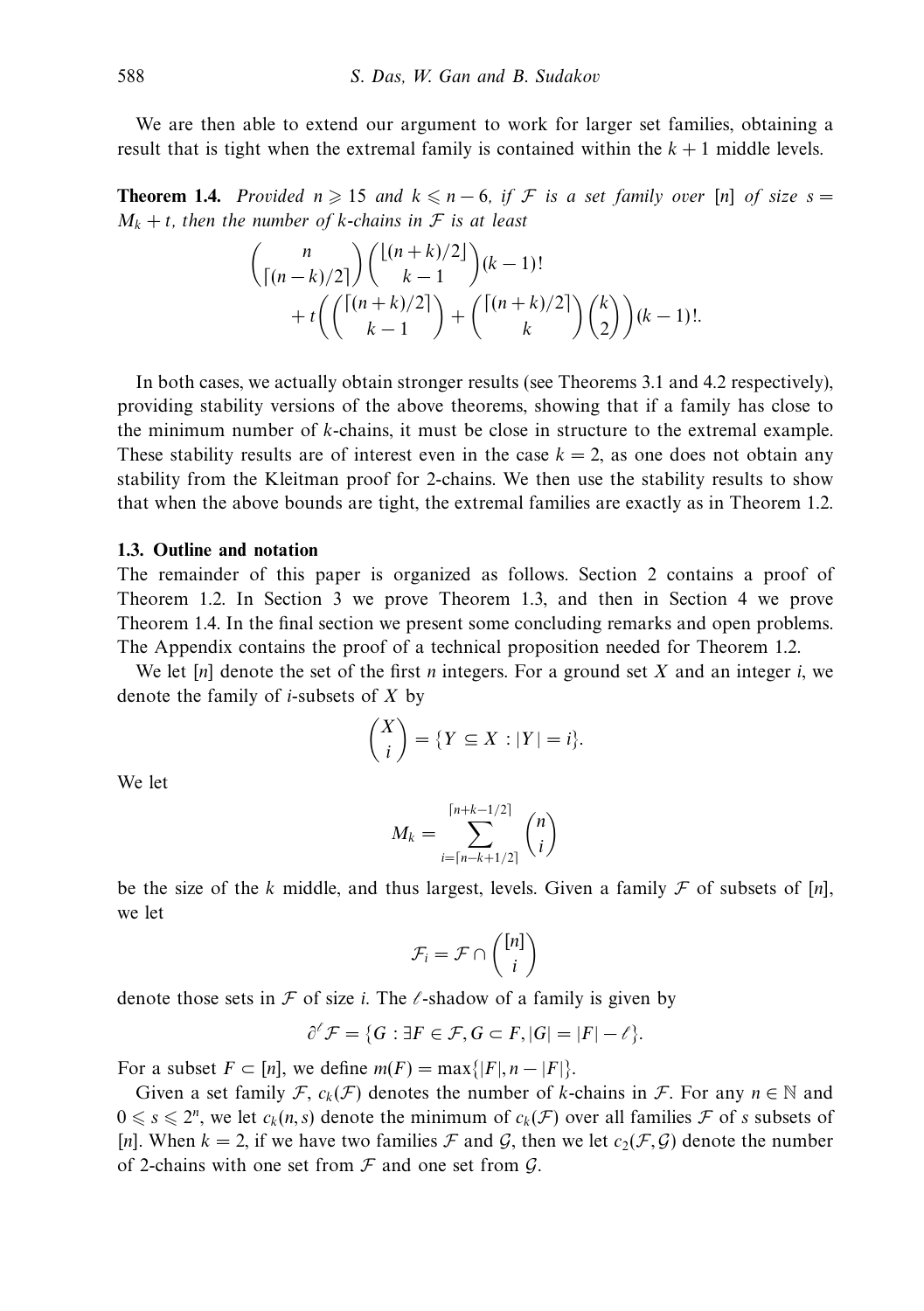#### **2. Counting 2-chains**

In this section we will prove Theorem 1.2, characterizing those families that minimize the number of 2-chains. We essentially show that it is optimal to take sets of sizes as close to *n/*2 as possible. The theorem then prescribes how the boundary sets can be distributed.

Sperner's theorem shows that the largest antichain is given by one of the middle levels, that is, either all sets of size  $n/2$  or all sets of size  $n/2$ . Obviously, an antichain minimizes the number of 2-chains, as it has none. This theorem is then a natural extension of Sperner's theorem, as it shows that to construct a family of any size that minimizes the number of 2-chains, one should start by taking sets of size  $n/2$ , then sets of size  $n/2 + 1$ , then  $n/2 - 1$ , and so on until one has a family of the desired size. As we shall show, these families are optimal, and so we may denote the number of 2-chains in the first *s* such sets by  $c_2(n, s)$ .

The idea behind the proof is as follows. If our family  $\mathcal F$  contains a set  $F$  that is too far away from the middle (i.e.,  $||F| - n/2| > r$ ), then we will show that we can shift *F* closer to the middle and decrease the number of 2-chains. Once we have our family contained in the  $2r + 1$  middle layers, a simple counting argument will give the characterization of extremal families. As the shifting process is essentially the same as in Kleitman's proof in [10], we relegate the proof of the following proposition to the Appendix.

**Proposition 2.1.** Let F be a family of  $s > {n \choose \lfloor n/2 \rfloor}$  subsets of  $[n]$  minimizing the number of 2-chains. If  $A \in \mathcal{F}$  is of maximal cardinality, with  $|A| = n/2 + m$ , then for any  $B \subset A$ ,  $|B| \geqslant n/2 - m + 1$ , we have  $B \in \mathcal{F}$ .

Assuming this proposition, we shall proceed to prove Theorem 1.2.

#### **Proof of Theorem 1.2.** We prove the theorem by induction on *s*.

For the base case, we take  $s = \binom{n}{\lfloor n/2 \rfloor}$ . By Sperner's theorem, it follows that any family  $F$  of this size that minimizes the number of 2-chains must be an antichain. It is well known that the only antichains of this size are the family of all sets of size  $n/2$ , or the family of sets of size  $\lceil n/2 \rceil$ . It is easy to see that these families are the only ones satisfying properties (1)–(4), with  $r = 0$  or  $1/2$  depending on whether *n* is even or odd respectively.

For the induction step, assume  $s > \binom{n}{\lfloor n/2 \rfloor}$ , and let F be an optimal family of size *s*. Suppose property (1) were not satisfied. Since  $\mathcal{F}$  and  $\mathcal{F}' = \{[n] \setminus F : F \in \mathcal{F}\}\$  have the same number of 2-chains, we may assume there is a largest set  $F \in \mathcal{F}$  with  $|F| = n/2 + t$ for some  $t > r$ . By Proposition 2.1, it follows that for every  $G \subset F$ ,  $|G| \geq n/2 - t + 1$ , we have  $G \in \mathcal{F}$ . Hence *F* is in at least

$$
\sum_{i=1}^{2t-1} \binom{n/2+t}{i}
$$

2-chains in F. Since  $\mathcal{F} \setminus \{F\}$  is a family of  $s - 1$  sets, there are at least  $c_2(n, s - 1)$  2-chains in  $F$  not involving F. Thus the number of 2-chains in  $F$  is at least

$$
c_2(n,s-1) + \sum_{i=1}^{2t-1} \binom{n/2+t}{i} > c_2(n,s-1) + \sum_{i=1}^{2r} \binom{n/2+r}{i} \geqslant c_2(n,s),
$$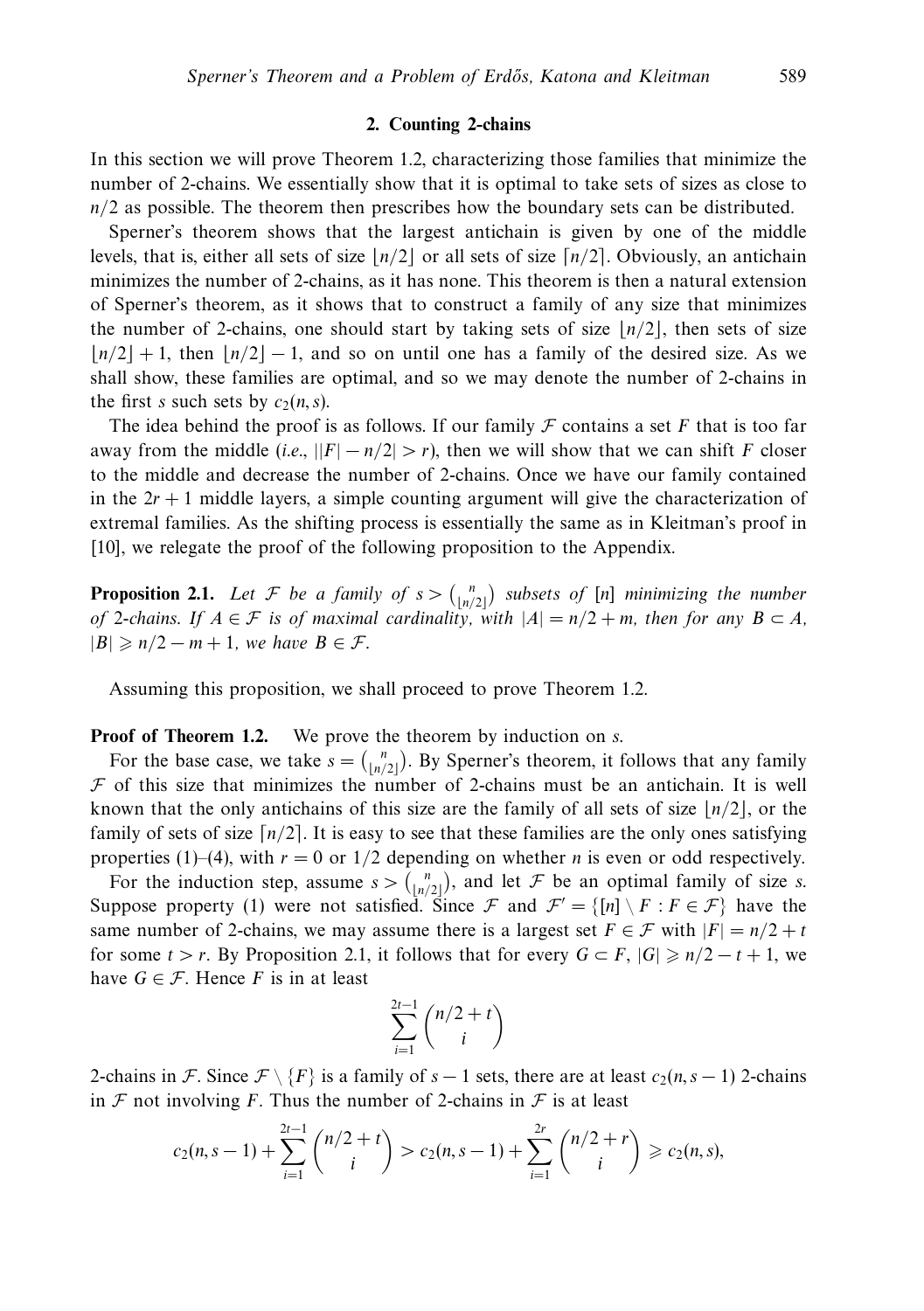and so F cannot be optimal, giving a contradiction. Hence if F is optimal, each  $F \in \mathcal{F}$ has  $n/2 - r \leq |F| \leq n/2 + r$ , and so property (1) is established.

Now consider the case

$$
\sum_{i=n/2-r+1}^{n/2+r-1} \binom{n}{i} < s \leqslant \sum_{i=n/2-r}^{n/2+r-1} \binom{n}{i}.
$$

Since

$$
s > \sum_{i=n/2-r+1}^{n/2+r-1} {n \choose i},
$$

and in light of property (1), it follows that there exists some  $F \in \mathcal{F}$  with  $|F| = n/2 \pm r$ ; by symmetry, we may assume  $|F| = n/2 + r$ . By Proposition 2.1, *F* must be contained in

$$
\sum_{i=1}^{2r-1} {n/2 + r \choose i} = c_2(n, s) - c_2(n, s - 1)
$$

2-chains with sets in F of sizes between  $n/2 - r + 1$  and  $n/2 + r - 1$ . If F is contained in any 2-chains with sets of size  $n/2 - r$ , then by induction it follows that  $\mathcal F$  has more than  $c_2(n, s)$  2-chains, contradicting the optimality of  $\mathcal F$ . Thus *F* is incomparable to the other sets in F of sizes  $n/2 \pm r$ . Removing F, we find that  $\mathcal{F} \setminus \{F\}$  must also be optimal, and thus properties (2) and (3) follow.

Finally, suppose

$$
\sum_{i=n/2-r}^{n/2+r-1} \binom{n}{i} \leqslant s \leqslant \sum_{i=n/2-r}^{n/2+r} \binom{n}{i}.
$$

By property (1), we know all sets in F have sizes between  $n/2 - r$  and  $n/2 + r$ . Let

$$
\mathcal{H} = \bigcup_{i=n/2-r}^{n/2+r} \binom{[n]}{i}
$$

be the family of all subsets of [*n*] of sizes between  $n/2 - r$  and  $n/2 + r$ , and let  $\mathcal{G} = \mathcal{H} \setminus \mathcal{F}$ be those sets not in F. We have  $c_2(F) = c_2(H) - c_2(G, H) + c_2(G)$ . Here  $c_2(H)$  depends only on  $r$ , and hence on  $s$ , and is independent of the structure of  $\mathcal{F}$ . We have

$$
c_2(\mathcal{G}, \mathcal{H}) = \sum_{G \in \mathcal{G}} c_2(\{G\}, \mathcal{H}) = \sum_{G \in \mathcal{G}} \left( \sum_{i=n/2-r}^{|G|-1} { |G| \choose i} + \sum_{i=|G|+1}^{n/2+r} {n-|G| \choose i-|G|} \right).
$$

The parenthetical term is maximized when  $|G| = n/2 + r$ , and so  $c_2(G, H)$  is maximized when for every  $G \in \mathcal{G}$  we have  $|G| = n/2 \pm r$ . Finally,  $c_2(\mathcal{G})$  is minimized when  $\mathcal{G}$  is an antichain, in which case  $c_2(\mathcal{G}) = 0$ . Both of these conditions are satisfied by the construction outlined at the beginning of this section, and hence must also be true of any other extremal family. Thus to minimize  $c_2(\mathcal{F})$ ,  $\mathcal F$  must contain all sets of sizes between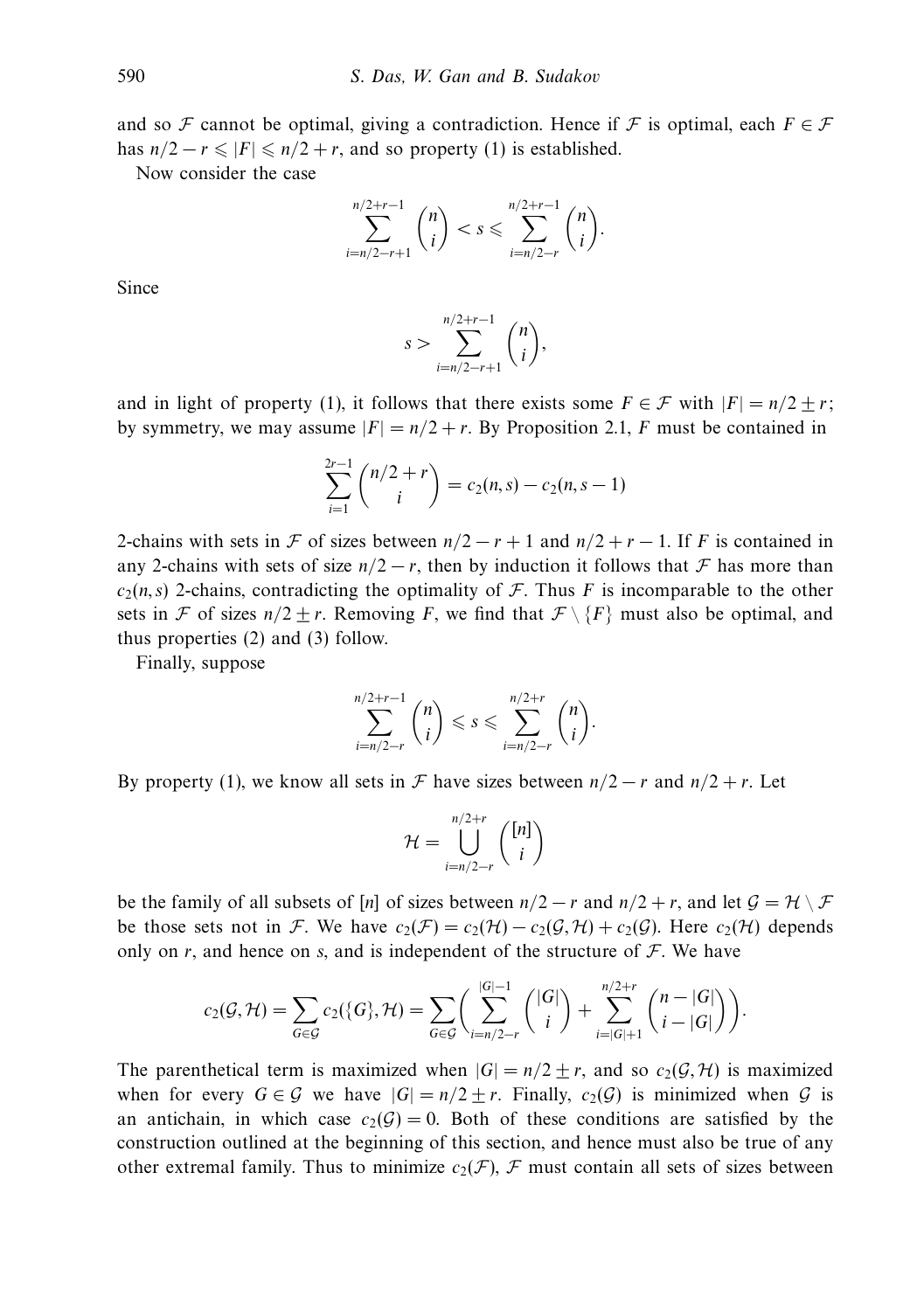*n*/2 − *r* + 1 and *n*/2 + *r* − 1, and

$$
\mathcal{G} = \begin{pmatrix} [n] \\ n/2 + r \end{pmatrix} \cup \begin{pmatrix} [n] \\ n/2 - r \end{pmatrix} \setminus \mathcal{F}
$$

should be an antichain, establishing properties (2) and (4). This completes the induction step, and with it the proof of Theorem 1.2. П

#### **3. Counting** *k***-chains**

We now seek a similar result for *k*-chains, and thus to make some progress on Conjecture 1.1. In this section we verify the conjecture when the number of sets is at most that in the  $k$  middle levels, and in the next section we shall extend the result to the  $k + 1$  middle levels.

If we take all  $M_{k-1}$  sets in the  $k-1$  middle levels, that is of sizes between  $\lfloor (n-k)/2 \rfloor + 1$ and  $|(n+k)/2| - 1$ , and then add t sets of size  $|(n+k)/2|$ , we would create precisely

$$
t\binom{\lfloor (n+k)/2 \rfloor}{k-1}(k-1)!
$$

*k*-chains. Hence Theorem 1.3 is tight when

$$
0 \leqslant t \leqslant {n \choose \lfloor (n+k)/2 \rfloor}.
$$

We shall in fact prove the following stronger theorem, which provides a stability result. In the following notation, we let  $r \in \{(k-1)/2, k/2\}$  be such that the sets in the *k* middle levels have sizes between  $n/2 - r$  and  $n/2 + r$ , and for a set *F*, we define  $m(F) = \max\{|F|, n - |F|\}$ .

**Theorem 3.1.** Let F be a family of subsets of [n]. Then the number of *k*-chains in F is bounded by

$$
c_k(\mathcal{F}) \geq \left(\sum_{i=n/2-r}^{n/2+r} \frac{|\mathcal{F}_i|}{\binom{n}{i}} - (k-1)\right) \binom{n}{n/2+r} \binom{n/2+r}{k-1} (k-1)!
$$
  
+ 
$$
\sum_{\substack{F \in \mathcal{F}:\\|F| - n/2| \geq r+1}} \binom{m(F)}{k-1} (k-1)!
$$

**Proof.** We prove the theorem by induction on  $|\mathcal{F}|$ . If  $|\mathcal{F}| = 0$ , then there is nothing to show, as the desired lower bound is negative.

For the induction step, we begin by noting that for every set  $F \in \mathcal{F}$  with  $||F| - n/2| \ge r$ , *F* can be in at most  $\binom{m(F)}{k-1}$  (*k* − 1)! *k*-chains. If not, then we could remove *F*, and applying the inductive hypothesis to  $\mathcal{F} \setminus \{F\}$ , we would have the desired inequality.

We now use an LYM-type inequality, counting the number of *k*-chains in our family by considering permutations. We say that a permutation *σ* ∈ *S<sub>n</sub>* contains a set *F* ⊂ [*n*], denoted  $F \in \sigma$ , if  $\{\sigma(1), \sigma(2), \ldots, \sigma(|F|)\} = F$ ; that is, *F* is an initial segment of  $\sigma$ . Note that if  $\sigma$  contains *k* sets  $F_1, F_2, \ldots, F_k$ , then those *k* sets must form a *k*-chain. For any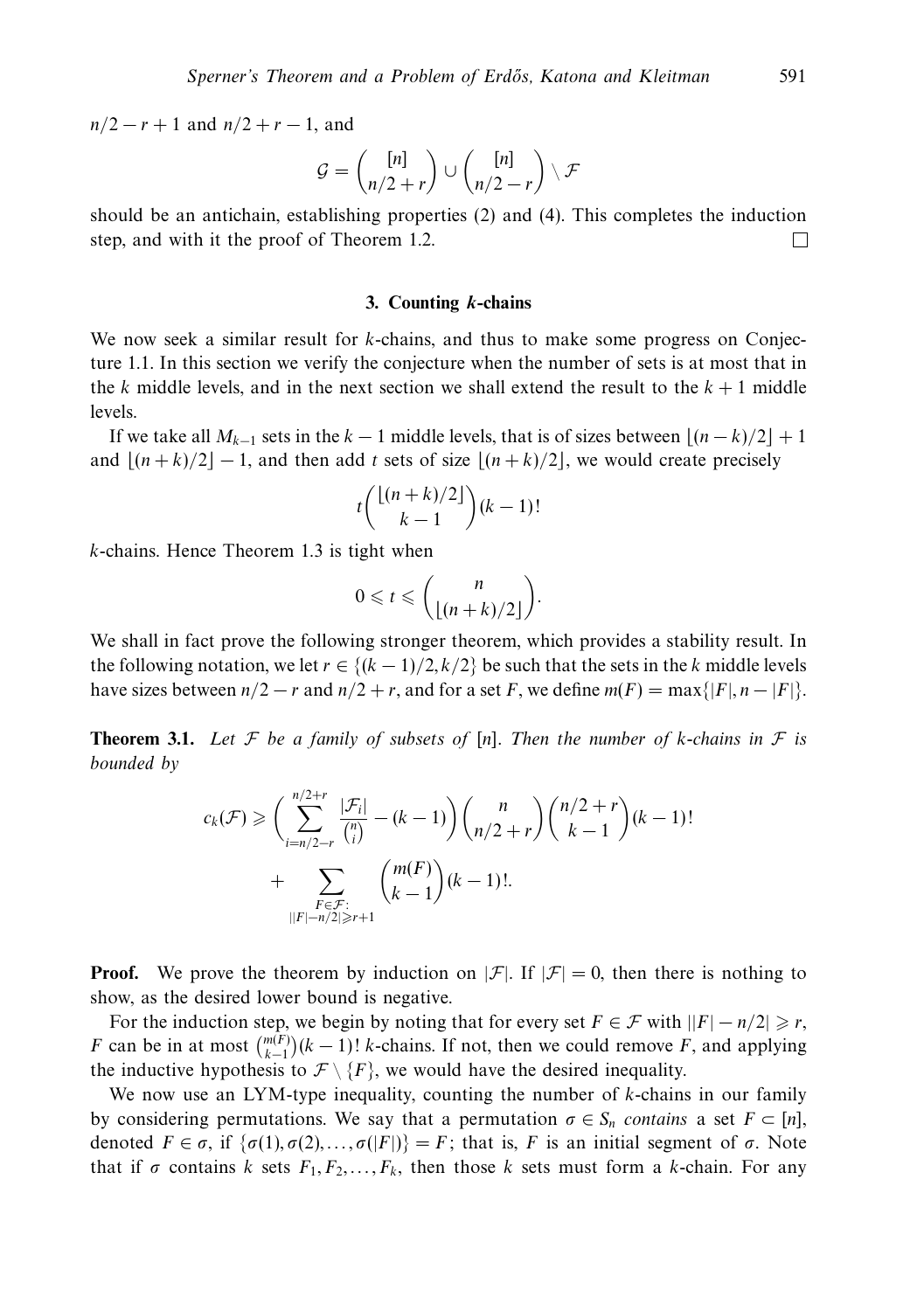set  $F \subset [n]$ , we let  $S_n[F] = \{\sigma \in S_n : F \in \sigma\}$ . Since every permutation containing *m* sets contributes  $m - {m \choose k} \leq k - 1$  to the right-hand side of the sum below, it follows that

$$
(k-1)n! \geqslant \sum_{F \in \mathcal{F}} |S_n[F]| - \sum_{F_1 \subset F_2 \subset \cdots \subset F_k \in \mathcal{F}} |\cap_{i=1}^k S_n[F_i]|.
$$
\n
$$
(3.1)
$$

As the second sum is over all *k*-chains in our family  $F$ , this inequality will allow us to bound the number of *k*-chains. Note that for any  $F \in \mathcal{F}$ , we have  $|S_n[F]| = |F|![n] \setminus F|!$ , and for a *k*-chain  $F_1 \subset F_2 \subset \cdots \subset F_k$ ,

$$
|\bigcap_{i=1}^k S_n[F_i]| = |F_1|! \prod_{i=1}^{k-1} |F_{i+1} \setminus F_i|! |[n] \setminus F_k|!
$$

gives the number of permutations containing the *k*-chain.

We shall associate every *k*-chain in  $\mathcal F$  with either its minimum or maximum set, depending on which is further away from the middle level. For  $F \in \mathcal{F}$  with  $|F| < n/2$ , let  $\mathcal{C}(F) = \{ F \subset F_2 \subset \cdots \subset F_k : |F| + |F_k| < n \}$ , and if  $F \in \mathcal{F}$  with  $|F| \geq n/2$ , let

$$
\mathcal{C}(F)=\{F_1\subset\cdots\subset F_{k-1}\subset F:|F_1|+|F|\geqslant n\},\
$$

and, for convenience, define  $C(F) = |C(F)|$ . Note that we have partitioned the set of *k*chains  ${F_1 \subset F_2 \subset \cdots \subset F_k : F_i \in \mathcal{F}}$  into the disjoint sets  ${C(F)}_{F \in \mathcal{F}}$ . We can thus rewrite inequality (3.1) as follows:

$$
(k-1)n! \geqslant \sum_{F \in \mathcal{F}} \bigg[ |S_n[F]| - \sum_{F_1 \subset F_2 \subset \cdots \subset F_k \in \mathcal{C}(F)} |\cap_{i=1}^k S_n[F_i]| \bigg]. \tag{3.2}
$$

 $\Box$ 

To bound  $|\bigcap_{i=1}^k S_n[F_i]|$  appropriately, we require that  $\emptyset$  and  $[n]$  not be members of our family. This is given by the following lemma.

**Lemma 3.2.** If  $|\mathcal{F}| \leq M_{n-1}$ , and F minimizes the number of *k*-chains, then  $\emptyset \notin \mathcal{F}$  and  $[n] \notin \mathcal{F}.$ 

**Proof.** Suppose we had  $[n] \in \mathcal{F}$ . Since  $|F| \leq 2^n - 2$ , there must be some  $\emptyset \neq F \notin \mathcal{F}$ . We decrease the number of *k*-chains in  $\mathcal F$  by replacing [*n*] with *F*, since any new *k*-chain involving *F* was a *k*-chain with [*n*] before.

Similarly, if  $\emptyset \in \mathcal{F}$ , we can replace it with any set  $[n] \neq F \notin \mathcal{F}$ .

Note that  $M_{n-1} = 2^n - 2$ . Thus, if  $|\mathcal{F}| > M_{n-1}$ , then either we have all subsets of [*n*], or our family is missing just one set, in which case (as we explained above) it is best to remove either  $\emptyset$  or [*n*]. In either case, the bound in Theorem 3.1 remains true.

We now assume  $1 \leq |F| \leq n - 1$  for all  $F \in \mathcal{F}$ . If we fix  $F_1, |F_1| < n/2$ , then we maximize

$$
|\bigcap_{i=1}^k S_n[F_i]| = |F_1|! \prod_{i=1}^{k-1} |F_{i+1} \setminus F_i|! |[n] \setminus F_k|!
$$

by taking  $|F_{i+1} \setminus F_i| = 1$  for  $1 \le i \le k - 1$ , and so

$$
|\bigcap_{i=1}^k S_n[F_i]| \leqslant |F_1|!(n-|F_1|-(k-1))!.
$$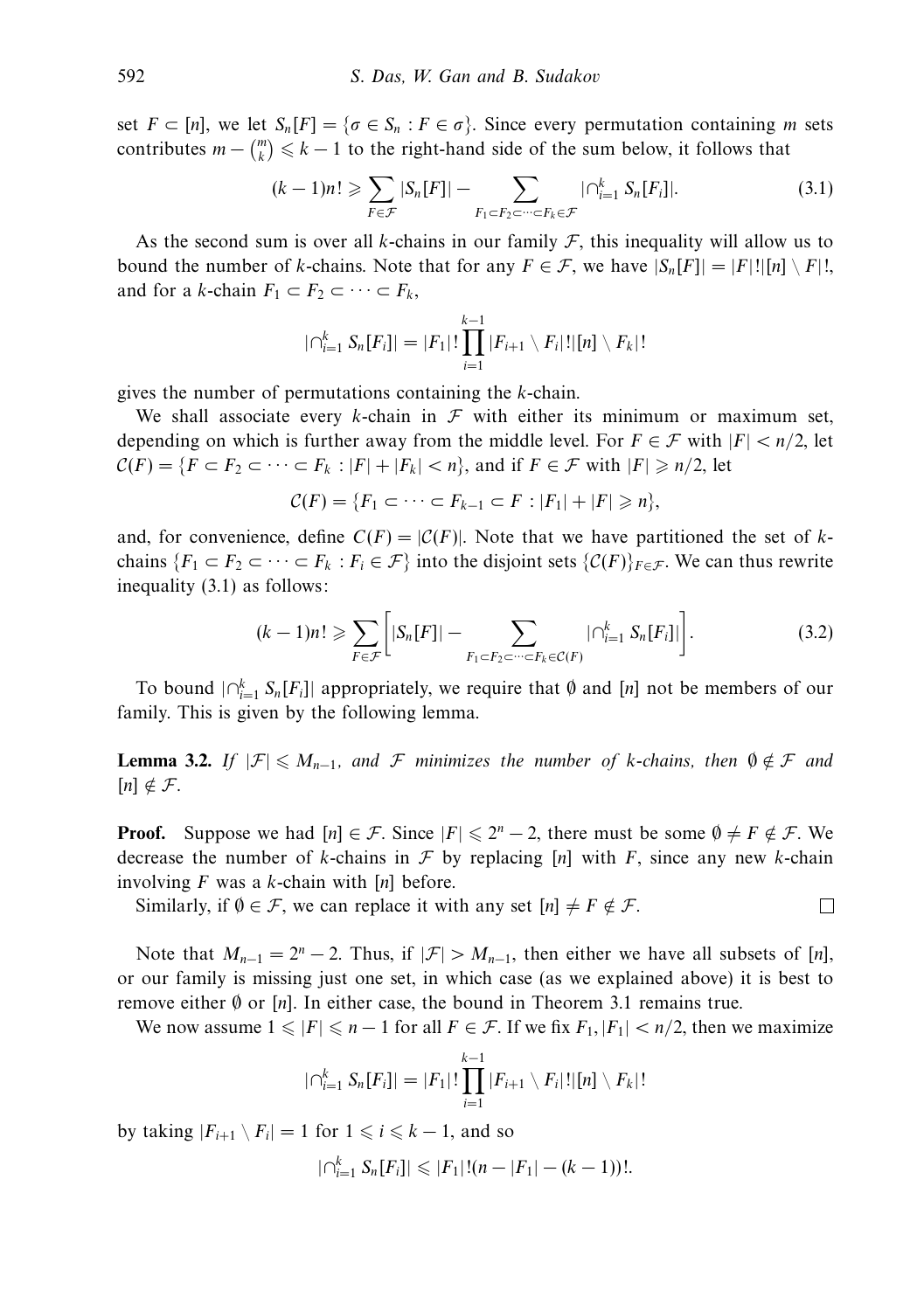The same holds true if we instead fix  $F_k$ ,  $|F_k| \ge n/2$ , and thus

$$
|\bigcap_{i=1}^k S_n[F_i]| \leq (|F_k| - (k-1))!(n-|F_k|)!
$$

We can unify both bounds in the form

$$
\frac{|F|!(n-|F|)!}{\binom{m(F)}{k-1}(k-1)!}.
$$

Moreover, by definition we must have  $C(F) = \emptyset$  for any *F* with  $||F| - \frac{n}{2}| \le r - 1$ . Hence we split our sum based on how  $||F| - n/2|$  compares to *r*. Dividing through by *n*!, inequality (3.2) leads to

$$
k-1 \geqslant \sum_{F \in \mathcal{F}} \frac{1}{\binom{n}{|F|}} \left(1 - \frac{C(F)}{\binom{m(F)}{k-1}(k-1)!}\right) = \Sigma_1 + \Sigma_2 + \Sigma_3,
$$

where

$$
\Sigma_{1} = \sum_{\substack{F \in \mathcal{F} \\ ||F|-n/2| \le r-1}} \frac{1}{\binom{n}{|F|}} = \sum_{i=n/2-r+1}^{n/2+r-1} \frac{|\mathcal{F}_{i}|}{\binom{n}{i}},
$$
\n
$$
\Sigma_{2} = \sum_{\substack{F \in \mathcal{F} \\ ||F|-n/2| = r}} \frac{1}{\binom{n}{n/2+r}} \left(1 - \frac{C(F)}{\binom{n/2+r}{k-1}(k-1)!}\right)
$$
\n
$$
= \frac{|\mathcal{F}_{n/2-r}| + |\mathcal{F}_{n/2+r}|}{\binom{n}{n/2+r}} - \frac{\sum_{\substack{|F| = n/2| = r \\ ||F|-n/2| = r}} C(F)}{\binom{n}{n/2+r}(k-1)!},
$$

and

$$
\Sigma_3 = \sum_{\substack{F \in \mathcal{F} \\ ||F|-n/2| \ge r+1}} \frac{1}{\binom{n}{|F|}} \left(1 - \frac{C(F)}{\binom{m(F)}{k-1}}\right).
$$

Note that

$$
\sum_{||F|-n/2|=r} C(F) = c_k(\mathcal{F}) - \sum_{||F|-n/2| \geq r+1} C(F),
$$

and so, substituting in  $\Sigma_2$ , we obtain

$$
\frac{c_k(\mathcal{F})}{\binom{n}{n/2+r}\binom{n/2+r}{k-1}(k-1)!} + k - 1 \ge \sum_{i=n/2-r}^{n/2+r} \frac{|\mathcal{F}_i|}{\binom{n}{i}} + \sum_{\substack{F \in \mathcal{F}:\\|F|-n/2| \ge r+1}} \left(\frac{1}{\binom{n}{|F|}} - \frac{C(F)}{(k-1)!} \left(\frac{1}{\binom{n}{|F|}\binom{m(F)}{k-1}} - \frac{1}{\binom{n}{n/2+r}\binom{n/2+r}{k-1}}\right)\right).
$$

Now, since

$$
\binom{n}{a}\binom{a}{k-1} = \binom{n}{k-1}\binom{n-k+1}{a-k+1},
$$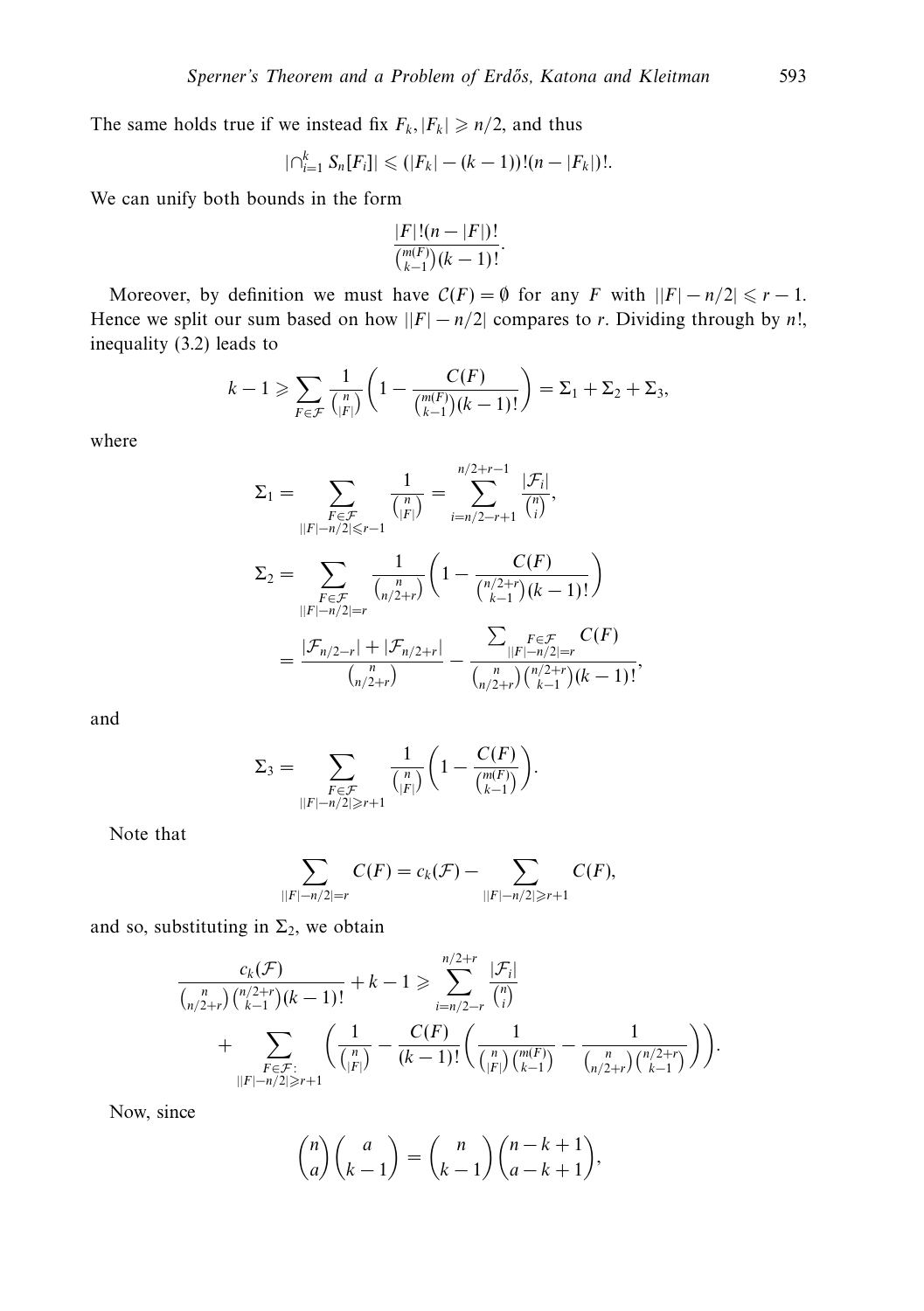it follows that when  $m(F) \geqslant n/2 + r$ ,

$$
\binom{n}{|F|}\binom{m(F)}{k-1} \leqslant \binom{n}{n/2+r}\binom{n/2+r}{k-1},
$$

as

$$
\frac{1}{2}(n-k+1) \leq \frac{n}{2} + r - k + 1 \leq m(F) - k + 1.
$$

Hence the summand is minimized when  $C(F)$  is as large as possible, which, by our inductive hypothesis, is

$$
\binom{m(F)}{k-1}(k-1)!
$$

Substituting this into the inequality above gives

$$
\frac{c_k(\mathcal{F})}{\binom{n}{n/2+r}\binom{n/2+r}{k-1}(k-1)!}+k-1\geqslant \sum_{i=n/2-r}^{n/2+r}\frac{|\mathcal{F}_i|}{\binom{n}{i}}+\sum_{\substack{F\in\mathcal{F}:\\|F|-n/2|\geqslant r+1}}\frac{\binom{m(F)}{k-1}}{\binom{n}{n/2+r}\binom{n/2+r}{k-1}}.
$$

Rearranging gives the desired bound

$$
c_k(\mathcal{F}) \geq \left(\sum_{i=n/2-r}^{n/2+r} \frac{|\mathcal{F}_i|}{\binom{n}{i}} - (k-1)\right) \binom{n}{n/2+r} \binom{n/2+r}{k-1} (k-1)! + \sum_{\substack{F \in \mathcal{F}:\\ ||F|-n/2| \geq r+1}} \binom{m(F)}{k-1} (k-1)!.
$$

Given Theorem 3.1, it is easy to deduce Theorem 1.3. In fact, we are able to characterize all extremal families.

**Proof of Theorem 1.3.** Suppose we have a family of sets  $\mathcal{F}$ , with  $|\mathcal{F}| = M_{k-1} + t$ . Note that the contribution each set  $F \in \mathcal{F}$  makes to the right-hand side above is

$$
\frac{\binom{n}{n/2+r}}{\binom{n}{|F|}} \binom{n/2+r}{k-1} (k-1)!
$$

if  $n/2 - r \le |F| \le n/2 + r$ , and  $\binom{m(F)}{k-1}(k-1)!$  otherwise. This contribution increases with  $||F| - n/2$ , and so to minimize the right-hand side we need all sets to satisfy  $||F| - n/2| \le r$ . Moreover, since the binomial coefficients  $\binom{n}{i}$  are minimized over  $n/2 - r \leq i \leq n/2 + r$ when  $i = n/2 \pm r$ , any extremal family must contain all sets of sizes between  $n/2 - r + 1$ and  $n/2 + r - 1$ , with the remaining sets having size  $n/2 + r$ . It is easy to see that such a collection of sets gives

$$
c_k(\mathcal{F}) \geq t \binom{n/2+r}{k-1} (k-1)!
$$

above, as required.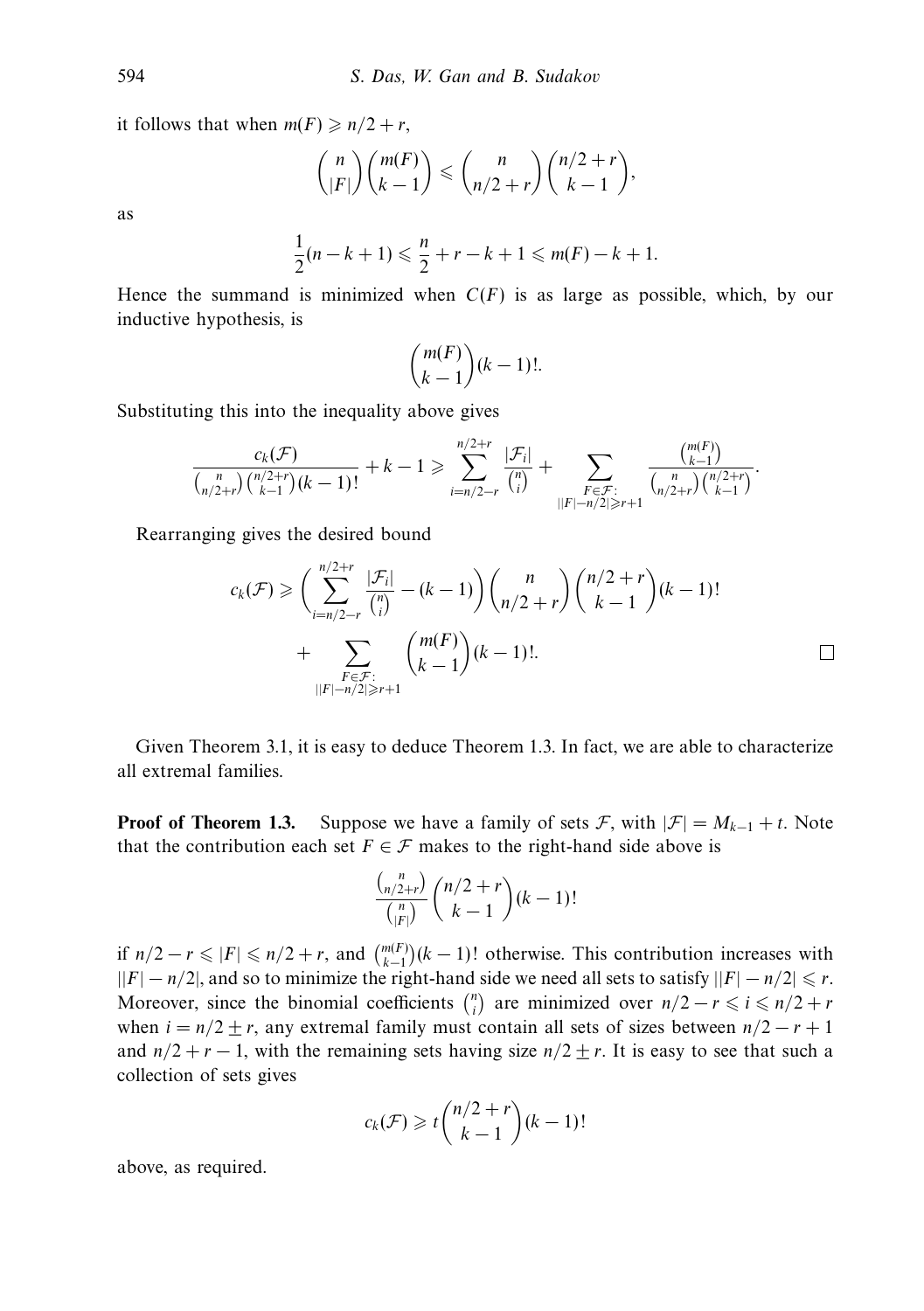To classify the extremal families, note that we already know we must have all sets of sizes between  $n/2 - r + 1$  and  $n/2 + r - 1$ . If  $r = k/2$ , this consists of the middle  $k - 1$ levels, giving  $M_{k-1}$  sets. Hence we have t sets of size  $n/2 \pm r$ . To obtain equality in (3.1), we must have every chain passing through either  $k - 1$  or  $k$  sets of  $\mathcal F$ . As all the sets in the  $k-1$  middle levels are in F, the chain can contain at most one set from F of size  $n/2 \pm r$ . From this, we deduce that  $\{F \in \mathcal{F} : |F| = n/2 \pm r\}$  must be an antichain.

If  $r = (k-1)/2$ , we know the middle  $k-2$  levels are full, and we have  $\binom{n}{n/2+r} + t$  sets of size  $n/2 \pm r$ . In order to obtain equality in (3.1), we must therefore have every chain pass through at least one set in F of size  $n/2 + r$ . Hence  $\{G \notin \mathcal{F} : |G| = n/2 + r\}$  must form an antichain.

In particular, we note that the extremal families are exactly the same as for Theorem 1.2.  $\Box$ 

We remark that Theorem 3.1 is a stability result for Theorem 1.3, as our bound on  $c_k(\mathcal{F})$ increases if we are missing sets with  $||F| - n/2| ≤ r - 1$ , or have sets with  $||F| - n/2| ≥$  $r + 1$ . Moreover, the stability estimates we obtain can also be tight. For instance, if we replace *l* sets of size  $n/2 \pm r$  with sets of size  $n/2 + r + 1$ , Theorem 3.1, together with some simple computations, shows that we should gain at least  $\ell \binom{n/2+r}{k-2}(k-1)!$  extra *k*-chains. Moreover, it is easy to check that we gain precisely that many *k*-chains in the case when our family includes all of the  $(n/2 + r)$ -sets and none of the  $(n/2 - r)$ -sets in the shadow of the  $(n/2 + r + 1)$ -sets which were added.

Similarly, if we replace  $\ell$  sets of size  $n/2 + r - 1$  with sets of size  $n/2 + r$ , the theorem shows that we must gain at least

$$
\frac{2r-1}{n/2+r} \ell \binom{n/2+r}{k-1} (k-1)!
$$

extra *k*-chains. This is tight again, if our family includes all the sets of size  $n/2 + r$ containing any of the replaced sets. As we remarked earlier, these stability results are new even in the case  $k = 2$ .

#### **4. Larger families**

While Theorem 1.3 provides a tight bound on the number of *k*-chains appearing in families contained within the *k* middle levels, it underestimates the number of *k*-chains appearing in larger families. This is because in our calculations we assumed every *k*-chain had steps  $(F_i \nightharpoonup F_{i-1})$  of size 1, as this maximizes the number of permutations containing the *k*-chain. However, when we are working with the  $k+1$  middle levels, we also have *k*-chains with a larger step of size 2, and so we shall have to make our argument more robust in order to handle these chains.

However, there is one additional difficulty. Recall that the number of permutations containing a *k*-chain  $F_1 \subset F_2 \subset \cdots \subset F_k$  is given by

$$
|\bigcap_{i=1}^k S_n[F_i]| = |F_1|! \prod_{i=1}^{k-1} |F_{i+1} \setminus F_i|!(n-|F_k|)!.
$$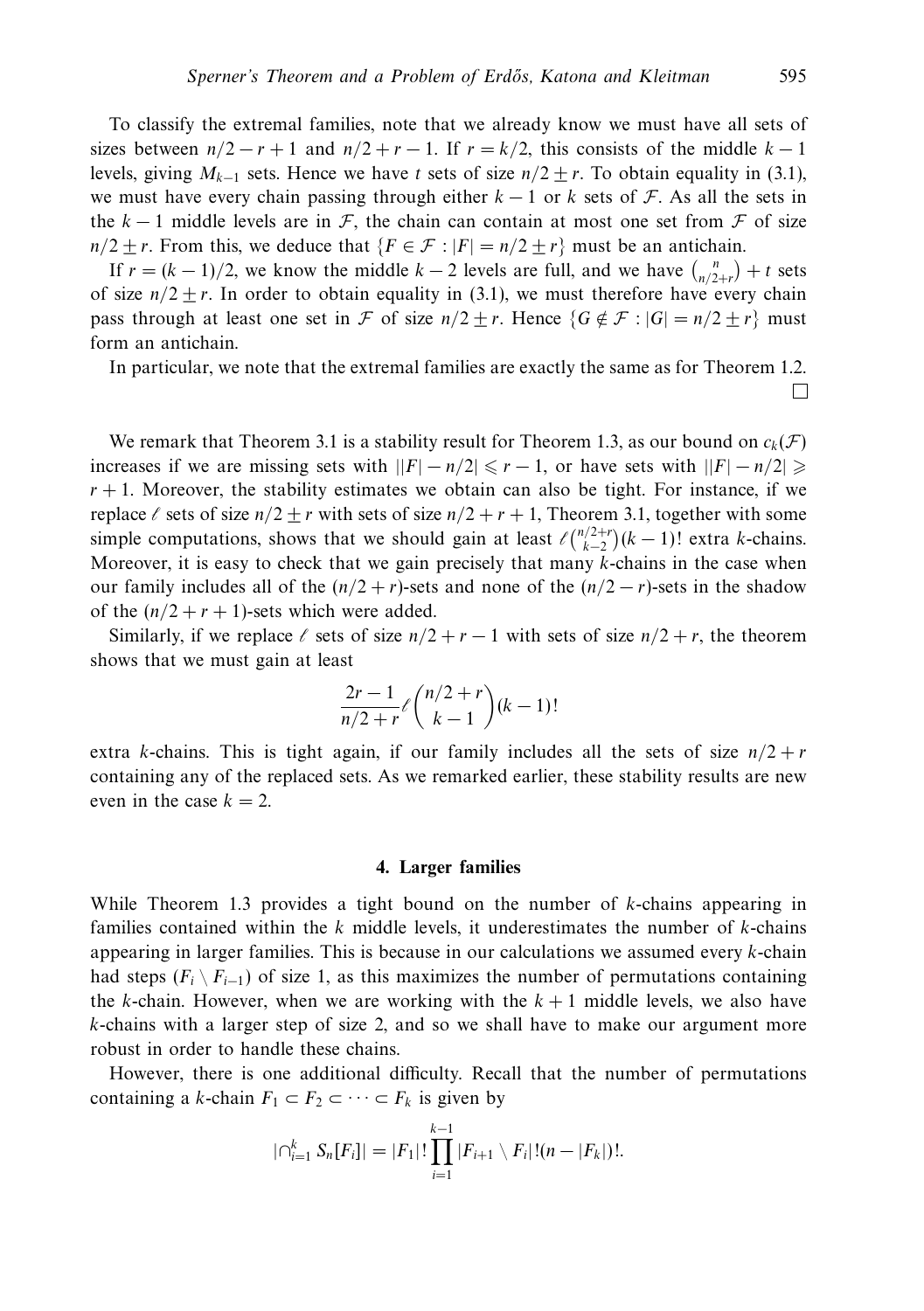If we fix *Fk*, say, then we would hope that for *k*-chains involving a larger step, the largest this can be is to have one step of size 2 and have all the other steps have size 1, as this is precisely the type of *k*-chain that appears in our extremal families. Such *k*-chains are in  $2(|F_k| - k)!(n - |F_k|)!$  permutations.

Unfortunately, a chain with  $k - 2$  steps of size 1 and one step of size  $|F_k| - k + 1$  (so that  $|F_1| = 1$ ) is contained in  $(|F_k| - k + 1)!(n - |F_k|)!$  permutations, which is larger than the bound we require. However, recall that we assign *k*-chains to either  $F_1$  or  $F_k$ , depending on which is further from the middle. Thus, unless  $|F_k| = n - 1$ , we would assign the above *k*-chain to  $F_1$ , and so we would be fixing  $F_1$  and not  $F_k$ . Hence the one case we need to avoid is having a *k*-chain starting with a set of size 1 and ending with a set of size  $n - 1$ .

We shall later provide a separate argument to show that there cannot be any sets of size  $n-1$  in an extremal family, thus bypassing this problem. In the meantime, for the purposes of our stability results, we shall assume there are no sets of size *n* − 1. We now require two arguments: one to bound the number of *k*-chains with larger steps, and one to bound the total number of *k*-chains.

We introduce the following notation for the remainder of this section. Given *n* and *k*, we let  $a = \lfloor (n+k)/2 \rfloor$ , so that the *k* middle levels are those sets of sizes between  $a - k$ and  $a-1$ , and the  $(k+1)$ st middle level has sets of size a. For a set family F, we let  $C(F)$ be the set of *k*-chains in F. We partition these into two subsets:  $C_1(\mathcal{F})$  are those *k*-chains  $F_1 \subset F_2 \subset \cdots \subset F_k$  with  $|F_{i+1} \setminus F_i| = 1$  for all  $1 \leq i \leq k-1$ , and  $C_2(\mathcal{F}) = C(\mathcal{F}) \setminus C_1(\mathcal{F})$ those *k*-chains with a larger step. We let  $C(F)$ ,  $C_1(F)$  and  $C_2(F)$  denote the number of *k*-chains in these subsets respectively. As in Theorem 1.3, we will again identify a *k*-chain with one of its endpoints  $F_1$  or  $F_k$ , depending which is further from the middle level, giving the partition  $\{C(F)\}_{F \in \mathcal{F}}$  of  $C(\mathcal{F})$ . These sets will again be partitioned into  $C_1(F)$  and  $C_2(F)$ , depending on whether or not the *k*-chains have a step of size at least 2. Finally,  $C(F)$ ,  $C_1(F)$  and  $C_2(F)$  represent the sizes of the corresponding sets of *k*-chains.

#### **4.1. Counting** *k***-chains with large steps**

We begin by showing that large families must contain a number of *k*-chains with a step of size at least 2. The following proposition also provides some stability, which we shall require to show that an extremal family cannot contain any sets of size  $n - 1$ .

**Proposition 4.1.** Let F be a set family of size  $|\mathcal{F}| = M_k + t_1$ , with  $1 \leq |F| \leq n - 2$  for all  $F \in \mathcal{F}$ , and with at least  $t_2$  sets missing from the middle  $k-1$  levels. Then

$$
C_2(\mathcal{F}) \geqslant \left(t_1 + \left(\frac{k-1}{a}\right)t_2\right) \binom{a}{k} \binom{k}{2} (k-1)!.
$$

**Proof.** We prove the statement by induction on  $t_1 + t_2 \ge 0$ , noting that we must have  $t_2 \ge 0$ . The base case of  $t_1 + t_2 = 0$  is trivial, as in this case the right-hand side is non-positive.

The proof will now run along very similar lines to that of Theorem 1.3, and we shall just make a few changes to count only those chains with a large step. To begin with, when we are counting sets and *k*-chains in permutations, we only want to consider those *k*-chains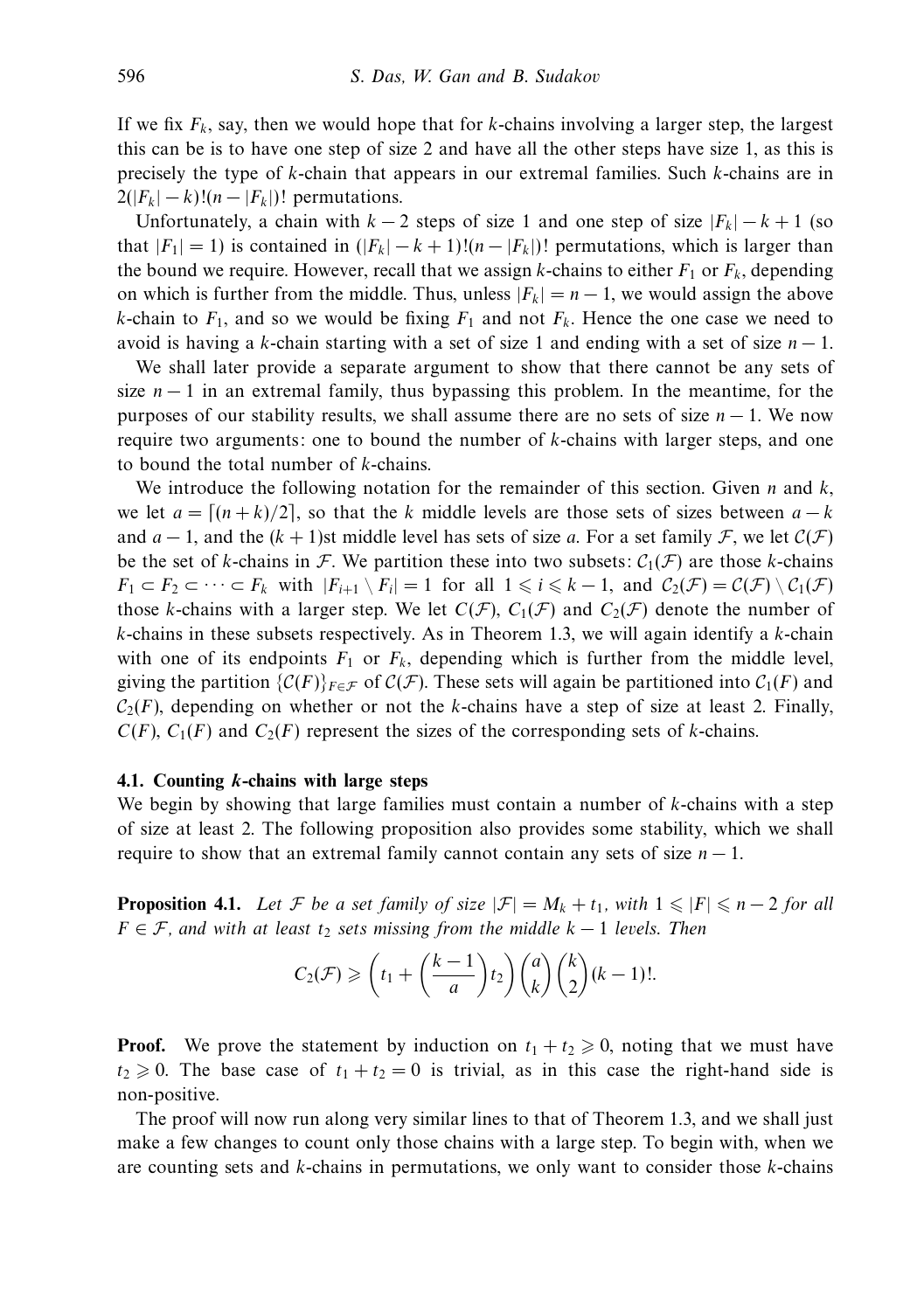with a large step. To ensure this, we shall not count *k*-chains that appear consecutively in some permutation. That is, if  $\sigma \in S_n$  contains the sets  $F_1 \subset F_2 \subset \cdots \subset F_s$  for some  $s \geq k+1$ , we will count  $F_1 \subset F_2 \subset \cdots \subset F_{k-1} \subset F_{k+1}$ , but not  $F_1 \subset F_2 \subset \cdots \subset F_k$ . Thus every *k*-chain we consider is bound to have some step of size at least 2. If  $s \geq k$ , then the number of such chains is  $\binom{s}{k}$  − (*s* − (*k* − 1)), and since  $(k - 1)s$  − ( $\binom{s}{k}$  − (*s* − (*k* − 1))) ≤  $k^2 - k$ , it follows that

$$
(k2 - k)n! \geq (k - 1) \sum_{F \in \mathcal{F}} |S_n[F]| - \sum_{F_1 \subset \cdots \subset F_k \in \mathcal{C}_2(\mathcal{F})} |\bigcap_{i=1}^k S_n[F_i]|
$$
  
\n
$$
\geq \sum_{F \in \mathcal{F}} \left( (k - 1)|S_n[F]| - \sum_{F_1 \subset \cdots \subset F_k \in \mathcal{C}_2(F)} |\bigcap_{i=1}^k S_n[F_i]| \right).
$$

As before, we now seek to maximize the terms  $|\bigcap_{i=1}^k S_n[F_i]|$ . Provided we have  $1 \leq$  $|F| \le n - 2$  for all sets  $F \in \mathcal{F}$ , if we fix one of the endpoints of the chain, the number of permutations it is contained in is maximized when we have one step of size 2, and all the other steps of size 1. Thus we can bound  $|\bigcap_{i=1}^{k} S_n[F_i]|$  by  $2|F_1|!(n-|F_1|-k)!$  or  $2(|F_k| - k)!(n - |F_k|)!$ . Dividing through by *n*!, we have that

$$
k^{2} - k \geqslant \sum_{F \in \mathcal{F}} \frac{1}{\binom{n}{|F|}} \left( k - 1 - \frac{C_{2}(F)}{\binom{m(F)}{k} \frac{k!}{2}} \right).
$$

Now, by definition, we must have  $C_2(F) = 0$  for all sets F in the k middle levels; that is, with  $a - k \leq |F| \leq a - 1$ . Let  $\hat{\mathcal{F}} = \{F \in \mathcal{F} : |F| \leq a - k - 1 \text{ or } |F| \geq a\}$  be those sets outside the middle *k* levels. Thus

$$
k^{2} - k \geqslant \sum_{i=a-k}^{a-1} \frac{(k-1)|\mathcal{F}_{i}|}{\binom{n}{i}} + \sum_{F \in \hat{\mathcal{F}}} \frac{1}{\binom{n}{|F|}} \left(k-1 - \frac{C_{2}(F)}{\binom{m(F)}{k} \frac{k!}{2}}\right).
$$

We may assume that for every set  $F \in \hat{\mathcal{F}}$ ,

$$
C_2(F) \leq {a \choose k} {k \choose 2} (k-1)! = (k-1) {a \choose k} \frac{k!}{2},
$$

since otherwise we may remove  $F$  from  $\mathcal F$  and we are then done by induction. Hence, since  $m(F) \geq a$  for all  $F \in \hat{\mathcal{F}}$ , the parenthetical term in the second sum is always non-negative, and so the right-hand side is minimized by replacing  $\binom{n}{|F|}$  by  $\binom{n}{a}$ , giving

$$
k^{2} - k \geq \sum_{i=a-k}^{a-1} \frac{(k-1)|\mathcal{F}_{i}|}{\binom{n}{i}} + \sum_{F \in \hat{\mathcal{F}}} \frac{1}{\binom{n}{a}} \left(k - 1 - \frac{C_{2}(F)}{\binom{m(F)}{\binom{k}{2}}} \right)
$$
  

$$
\geq \sum_{i=a-k}^{a-1} \frac{(k-1)|\mathcal{F}_{i}|}{\binom{n}{i}} + \sum_{F \in \hat{\mathcal{F}}} \frac{1}{\binom{n}{a}} \left(k - 1 - \frac{C_{2}(F)}{\binom{a}{k} \frac{k!}{2}} \right)
$$
  

$$
= \sum_{i=a-k}^{a-1} \frac{(k-1)|\mathcal{F}_{i}|}{\binom{n}{i}} + \frac{(k-1)|\hat{\mathcal{F}}|}{\binom{n}{a}} - \frac{C_{2}(\mathcal{F})}{\binom{n}{a} \binom{a}{k} \frac{k!}{2}},
$$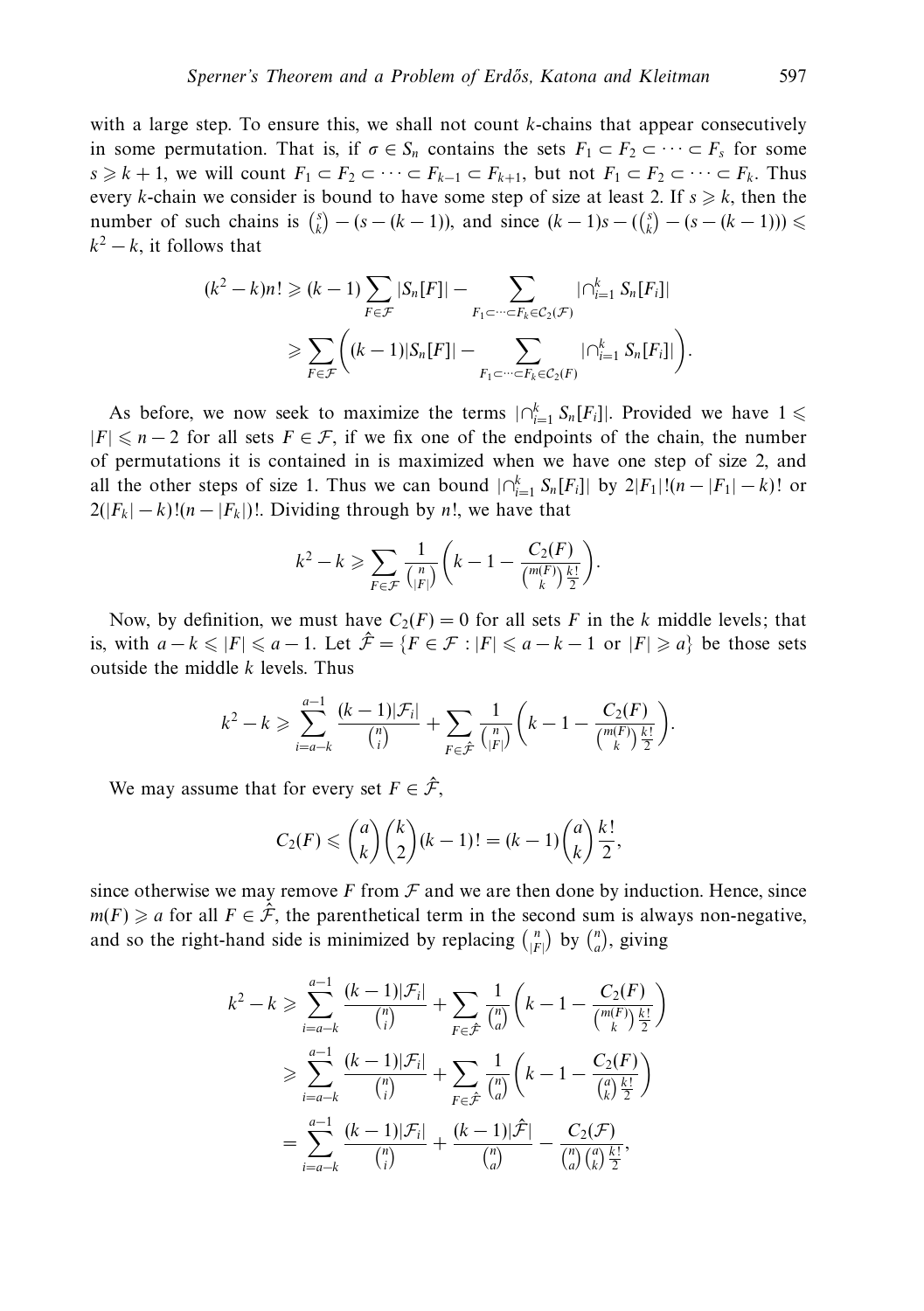and so

$$
\frac{C_2(\mathcal{F})}{\binom{n}{a}\binom{a}{k}\frac{k!}{2}} \geqslant \sum_{i=a-k}^{a-1} \frac{(k-1)|\mathcal{F}_i|}{\binom{n}{i}} - (k^2 - k) + \frac{(k-1)|\hat{\mathcal{F}}|}{\binom{n}{a}}.
$$

If the middle *k* levels were full, then the first sum would equal  $k^2 - k$ . Since we must have at least  $t_2$  sets missing from the middle  $k - 1$  levels, the right-hand side is minimized when there are exactly  $t_2$  sets missing, all of size  $a - 1$ . In this case,  $|\hat{\mathcal{F}}| = t_1 + t_2$ , giving

$$
\frac{C_2(\mathcal{F})}{\binom{n}{a}\binom{a}{k}\frac{k!}{2}} \ge \frac{(k-1)t_1}{\binom{n}{a}} + (k-1)t_2\left(\frac{1}{\binom{n}{a}} - \frac{1}{\binom{n}{a-1}}\right) = \left(t_1 + \left(\frac{2a-n-1}{a}\right)t_2\right)\frac{k-1}{\binom{n}{a}}.
$$

As  $a = |(n+k)/2|$ , we have  $2a - n - 1 \ge k - 1$ , and so multiplying through by

#### *n a a k k*! 2

gives the desired bound.

#### **4.2. Counting all** *k***-chains**

As Proposition 4.1 offers us some control over the number of chains with large steps, we can now proceed to bound the total number of  $k$ -chains in  $F$ . Again, our result provides some stability, as we shall need to forbid sets of size  $n - 1$ .

**Theorem 4.2.** Let F be a set family of size  $|\mathcal{F}| = M_k + t_1$ , with  $1 \leq |F| \leq n-2$  for all  $F \in \mathcal{F}$ , and with at least  $t_2$  sets missing from the middle  $k - 1$  levels. Then

$$
C(\mathcal{F}) \geq {n \choose a-k} {n-a+k \choose k-1} (k-1)! + {n \choose k} {k-1 \choose k-1} + {n \choose k} {k \choose 2} {k \choose k-1} + {n \choose k} {k \choose 2} (k-1)!
$$

**Proof.** We prove the theorem by induction on  $t_1 + t_2 \ge 0$ , and again must have  $t_2 \ge 0$ . The base case of  $t_1 + t_2 = 0$  follows from Theorem 1.3, as when  $|\mathcal{F}| = M_k = M_{k-1} + {n \choose a-k}$ . the right-hand side above is less than the lower bound for  $t = \binom{n}{a-k}$  in Theorem 1.3.

We may now assume that any set *F* not in the middle *k* − 1 levels is contained in at most

$$
\left( \binom{a}{k-1} + \binom{a}{k} \binom{k}{2} \right) (k-1)!
$$

*k*-chains. If not, then we may remove *F* from  $F$ , thus decreasing  $t_1$  by 1. Applying the inductive hypothesis to  $\mathcal{F} \setminus \{F\}$  and adding the *k*-chains involving *F* then gives the requisite number of *k*-chains.

We once again seek to bound the number of *k*-chains in our family by counting sets and *k*-chains in permutations, except this time we shall consider all *k*-chains appearing in the permutations. A permutation with *s* sets gives rise to  $\binom{s}{k}$  *k*-chains, and since for all *s* 

 $\Box$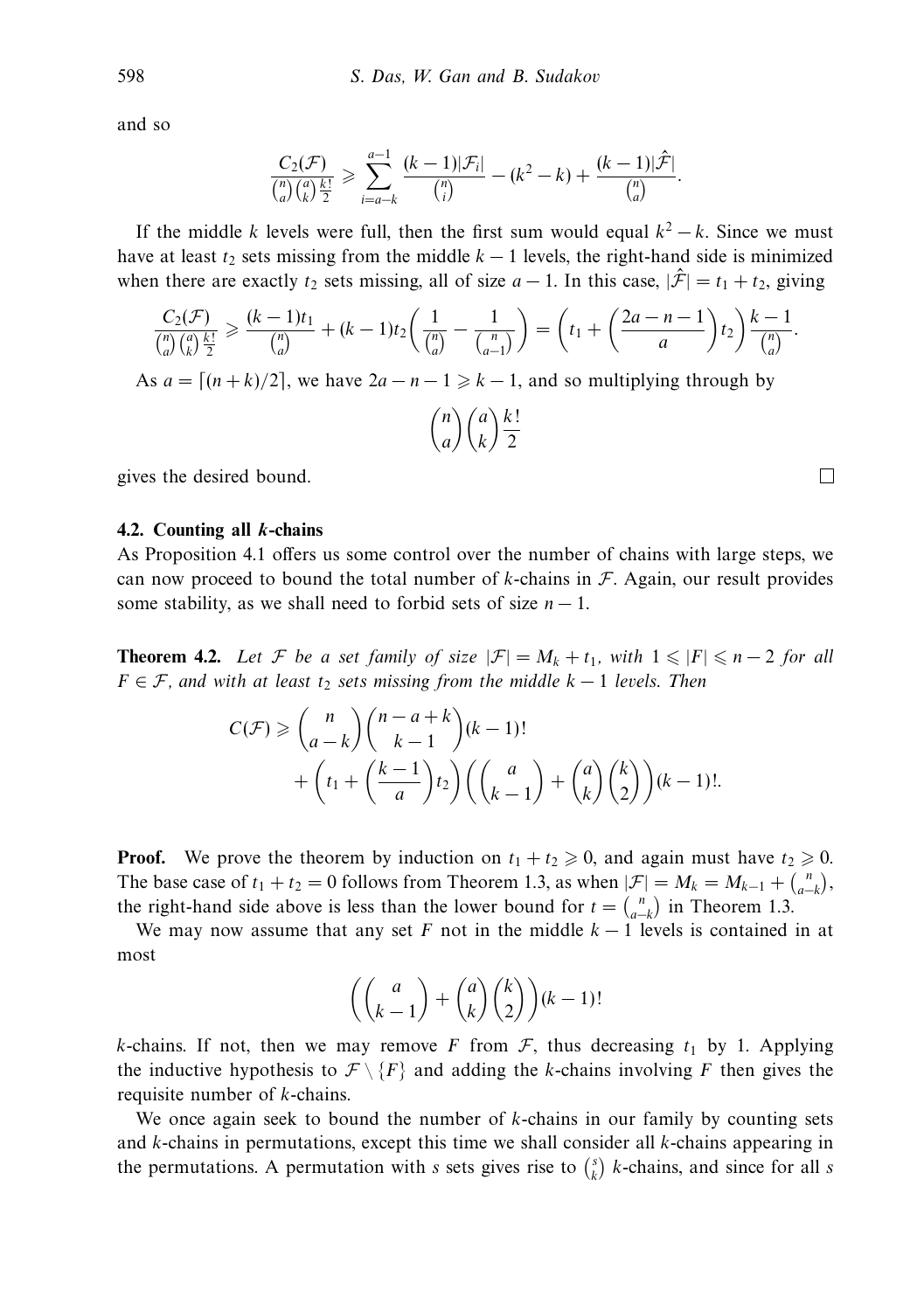we have  $ks - {s \choose k} \leq k^2 - 1$ , it follows that

$$
(k2 - 1)n! \ge k \sum_{F \in \mathcal{F}} |S_n[F]| - \sum_{F_1 \subset \cdots \subset F_k \in \mathcal{C}(\mathcal{F})} |\cap_{i=1}^k S_n[F_i]|
$$
  
= 
$$
\sum_{F \in \mathcal{F}} \left( k|S_n[F]| - \sum_{F_1 \subset \cdots \subset F_k \in \mathcal{C}(F)} |\cap_{i=1}^k S_n[F_i]| \right).
$$
 (4.1)

To maximize  $|\bigcap_{i=1}^k S_n[F_i]|$ , since we have no sets of size *n* − 1, we should again take all the gaps to be as small as possible. Those chains in  $C_1(\mathcal{F})$  all have steps of size 1, while those in  $C_2(\mathcal{F})$  should have one step of size 2, and the rest of size 1. Dividing by *n*! gives

$$
k^{2}-1 \geqslant \sum_{F \in \mathcal{F}} \frac{1}{\binom{n}{|F|}} \left(k - \frac{C_{1}(F)}{\binom{m(F)}{k-1}(k-1)!} - \frac{C_{2}(F)}{\binom{m(F)}{k} \frac{k!}{2}} \right).
$$

By definition, if  $a - k + 1 \leq |F| \leq a - 1$ , we must have  $C_1(F) = C_2(F) = 0$ , and if  $|F| = 0$  $a - k$ , then  $C_2(F) = 0$ . Thus we have three types of *k*-chains to consider: those in  $C_1(F)$  for  $|F| = a - k$ , those in  $C_1(F)$  for  $F \in \hat{\mathcal{F}} = \{F \in \mathcal{F} : |F| \leq a - k - 1 \text{ or } |F| \geq a\}$ , and those in  $C_2(F)$  for  $F \in \hat{\mathcal{F}}$ . Splitting our sums thus, we obtain

$$
k^{2} - 1 \geq \sum_{i=a-k}^{a-1} \frac{k|\mathcal{F}_{i}|}{\binom{n}{i}} - \frac{\sum_{|F| = a-k} C_{1}(F)}{\binom{n}{a-k} \binom{n-a+k}{k-1} (k-1)!} + \sum_{F \in \hat{\mathcal{F}}} \frac{1}{\binom{n}{|F|}} \left(1 - \frac{C_{1}(F)}{\binom{m(F)}{k-1} (k-1)!}\right) + \sum_{F \in \hat{\mathcal{F}}} \frac{1}{\binom{n}{|F|}} \left(k - 1 - \frac{C_{2}(F)}{\binom{m(F)}{k} \frac{k!}{2}}\right).
$$

Since

$$
\sum_{|F|=a-k} C_1(F) = C(\mathcal{F}) - \sum_{F \in \hat{\mathcal{F}}} C_1(F) - \sum_{F \in \hat{\mathcal{F}}} C_2(F),
$$

we can substitute this expression into the second sum, and redistribute, to obtain

$$
\frac{C(\mathcal{F})}{\binom{n}{a-k}\binom{n-a+k}{k-1}(k-1)!} \geqslant \sum_{i=a-k}^{a-1} \frac{k|\mathcal{F}_i|}{\binom{n}{i}} - (k^2 - 1) + \Sigma_1 + \Sigma_2,
$$

where

$$
\Sigma_1 = \sum_{F \in \hat{\mathcal{F}}} \frac{1}{\binom{n}{|F|}} - \frac{C_1(F)}{\binom{n}{|F|} \binom{m(F)}{k-1} (k-1)!} + \frac{C_1(F)}{\binom{n}{a-k} \binom{n-a+k}{k-1} (k-1)!}, \text{ and}
$$

$$
\Sigma_2 = \sum_{F \in \hat{\mathcal{F}}} \frac{1}{\binom{n}{|F|}} \left( k - 1 - \frac{C_2(F)}{\binom{m(F)}{k} \frac{k!}{2}} \right) + \frac{C_2(F)}{\binom{n}{a-k} \binom{n-a+k}{k-1} (k-1)!}.
$$

The following lemmas, whose proofs we defer to the end of this subsection, allow us to bound these sums.

**Lemma 4.3.** For every  $F \in \hat{\mathcal{F}}$ , we have

$$
\frac{1}{\binom{n}{|F|}} - \frac{C_1(F)}{\binom{n}{|F|}\binom{m(F)}{k-1}(k-1)!} + \frac{C_1(F)}{\binom{n}{a-k}\binom{n-a+k}{k-1}(k-1)!} \geq \frac{\binom{a}{k-1}}{\binom{n}{a-k}\binom{n-a+k}{k-1}}.
$$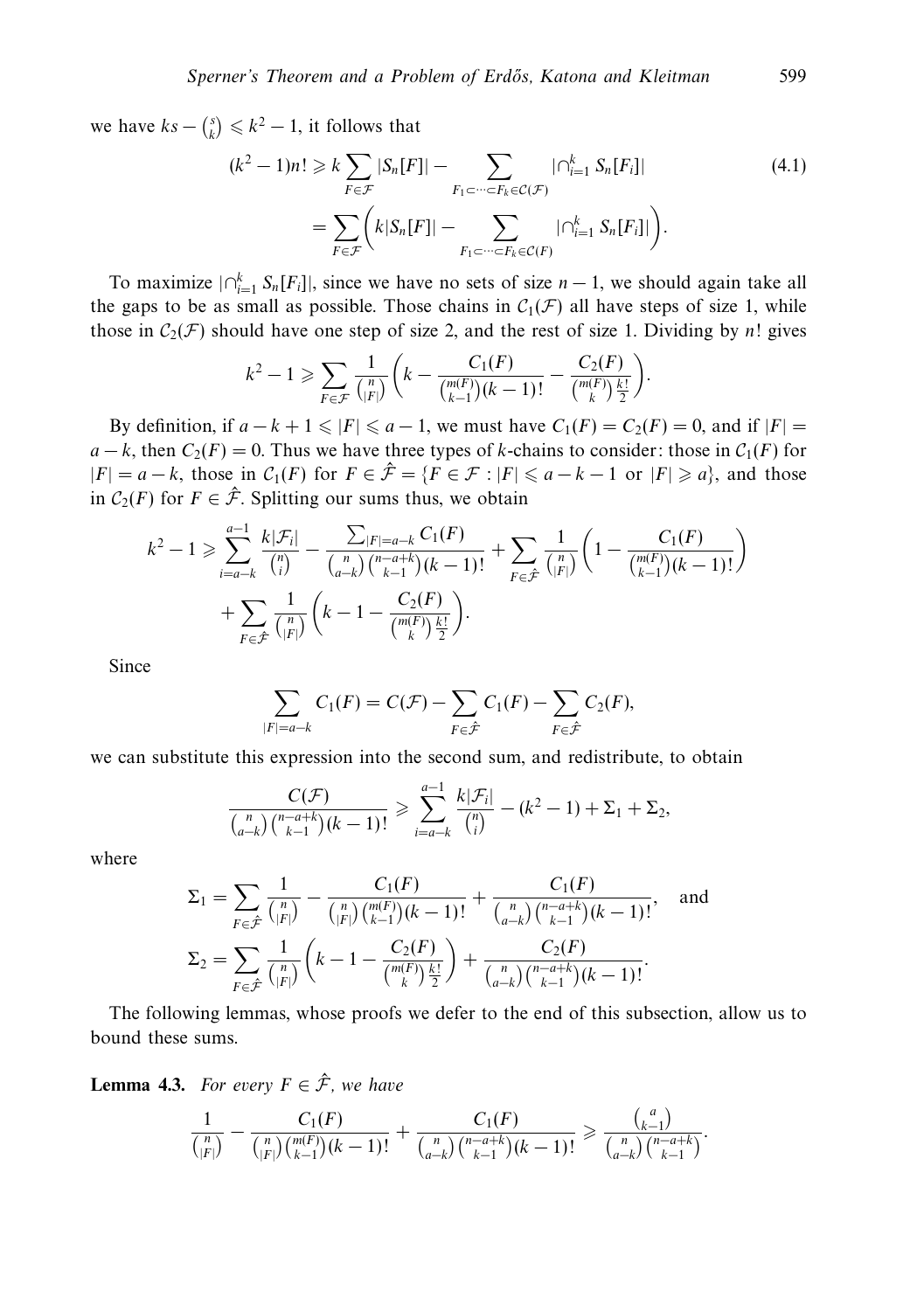**Lemma 4.4.** For every  $F \in \hat{\mathcal{F}}$ , we have

$$
\frac{1}{\binom{n}{|F|}} \left( k - 1 - \frac{C_2(F)}{\binom{m(F)}{k} \frac{k!}{2}} \right) \geq \frac{1}{\binom{n}{a}} \left( k - 1 - \frac{C_2(F)}{\binom{a}{k} \frac{k!}{2}} \right).
$$

We now replace our summands with these lower bounds, obtaining

$$
\frac{C(\mathcal{F})}{\binom{n}{a-k}\binom{n-a+k}{k-1}!} \geq \sum_{i=a-k}^{a-1} \frac{k|\mathcal{F}_i|}{\binom{n}{i}} - (k^2 - 1) + \sum_{F \in \hat{\mathcal{F}}} \frac{\binom{a}{k-1}}{\binom{n}{a-k}\binom{n-a+k}{k-1}} + \sum_{F \in \hat{\mathcal{F}}} \left(\frac{k-1}{\binom{n}{a}} + C_2(F) \left(\frac{1}{\binom{n}{a-k}\binom{n-a+k}{k-1}!(k-1)!} - \frac{1}{\binom{n}{a}\binom{a}{k}\frac{k!}{2}}\right)\right) + \sum_{i=a-k}^{a-1} \frac{k|\mathcal{F}_i|}{\binom{n}{i}} - (k^2 - 1) + |\hat{\mathcal{F}}| \left(\frac{\binom{a}{k-1}}{\binom{n}{a-k}\binom{n-a+k}{k-1}} + \frac{k-1}{\binom{n}{a}}\right) + \frac{C_2(\mathcal{F})}{\binom{n}{a-k}\binom{n-a+k}{k-1}!(k-1)!} \left(1 - \frac{2}{n-a+1}\right).
$$

We can use Proposition 4.1 to lower-bound  $C_2(\mathcal{F})$ . Moreover, as  $a \geq n - a + k$ , it follows that each set in  $\hat{\mathcal{F}}$ , whose size is not *a*, has greater weight than any set in the middle *k* levels. Thus, the right-hand side is minimized when we fill the middle  $k - 1$  levels as much as possible. If we were to have the full  $k$  middle levels, the first sum would be equal to  $k^2$ . However, as we must have at least  $t_2$  sets missing from the middle  $k - 1$  levels, it is best to have exactly  $t_2$  sets of size  $a - 1$  missing, resulting in

$$
\frac{C(\mathcal{F})}{\binom{n}{a-k}\binom{n-a+k}{k-1}(k-1)!} \ge 1 - \frac{kt_2}{\binom{n}{a-1}} + (t_1 + t_2) \left( \frac{\binom{a}{k-1}}{\binom{n}{a-k}\binom{n-a+k}{k-1}} + \frac{k-1}{\binom{n}{a}} \right) + \frac{\left( t_1 + \left( \frac{k-1}{a} \right) t_2 \right) \binom{a}{k} \binom{k}{2} (k-1)!}{\binom{n}{a-k}\binom{n-a+k}{k-1} (k-1)!} \left( 1 - \frac{2}{n-a+1} \right) = 1 + A_1 t_1 + A_2 t_2,
$$

where, after simplifying the binomial expressions, we find

$$
A_{1} = \frac{\binom{a}{k-1}}{\binom{n}{a-k}\binom{n-a+k}{k-1}} + \frac{\binom{a}{k}\binom{k}{2}}{\binom{n-a+k}{k-1}} + \frac{k-1}{\binom{n}{a}} - \frac{2\binom{a}{k}\binom{k}{2}}{(n-a+1)\binom{n}{a-k}\binom{n-a+k}{k-1}}
$$
  
\n
$$
= \frac{\binom{a}{k-1} + \binom{a}{k}\binom{k}{2}}{\binom{n}{a-k}\binom{n-a+k}{k-1}}, \text{ and}
$$
  
\n
$$
A_{2} = \frac{\binom{a}{k-1}}{\binom{n}{a-k}\binom{n-a+k}{k-1}} + \frac{(k-1)\binom{a}{k}\binom{k}{2}}{a\binom{n}{a-k}\binom{n-a+k}{k-1}} + \frac{k-1}{\binom{n}{a}} - \frac{k}{\binom{n}{a-1}} - \frac{2(k-1)\binom{a}{k}\binom{k}{2}}{a(n-a+1)\binom{n}{a-k}\binom{n-a+k}{k-1}}
$$
  
\n
$$
= \frac{k-1}{a} \left( \frac{\binom{a}{k-1} + \binom{a}{k}\binom{k}{2}}{\binom{n}{a-k}\binom{n-a+k}{k-1}} + \frac{2a-n-k}{\binom{n}{a}} \right) \geq k - \frac{1}{a} \frac{\binom{a}{k-1} + \binom{a}{k}\binom{k}{2}}{\binom{n}{a-k}\binom{n-a+k}{k-1}}.
$$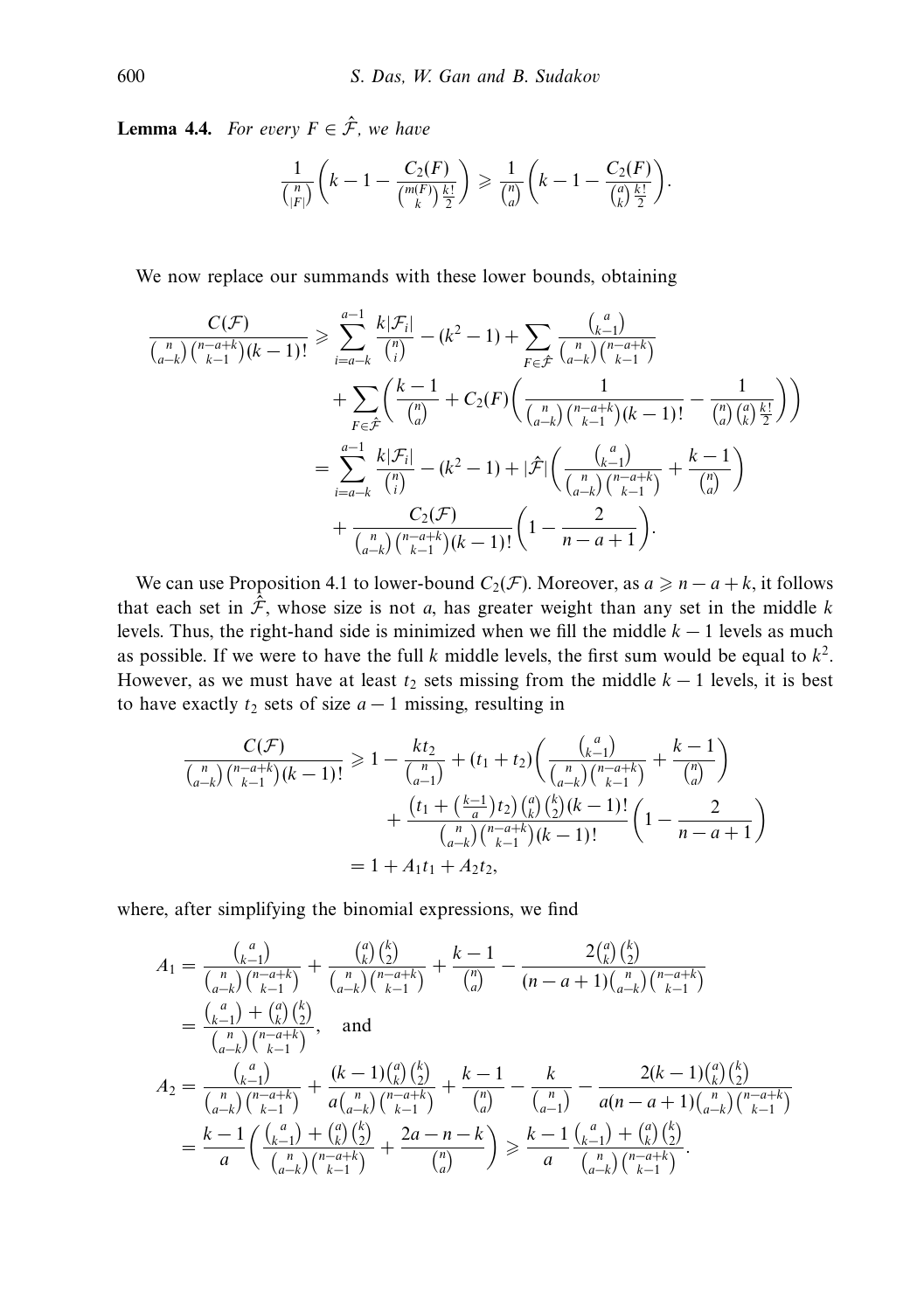Multiplying through by

$$
\binom{n}{a-k}\binom{n-a+k}{k-1}(k-1)!
$$

gives the desired bound.

To complete the proof, we now prove the two lemmas.

**Proof of Lemma 4.3.** Note that

$$
\binom{n}{|F|}\binom{m(F)}{k-1} = \binom{n}{k-1}\binom{n-k+1}{m(F)-k+1},
$$

and, by the same token,

$$
\binom{n}{a-k}\binom{n-a+k}{k-1} = \binom{n}{k-1}\binom{n-k+1}{a-k}.
$$

Since  $a - k = \lfloor (n - k + 1)/2 \rfloor$ , and, as  $F \in \hat{\mathcal{F}}$ , we have  $m(F) \geq a$ , it follows that

$$
\binom{n}{|F|}\binom{m(F)}{k-1} \leqslant \binom{n}{a-k}\binom{n-a+k}{k-1}.
$$

Thus the left-hand side of the inequality is minimized when we choose  $C_1(F)$  as large as possible. By definition,

$$
C_1(F) \leqslant {m(F) \choose k-1}(k-1)!
$$

Making this substitution gives

$$
\frac{1}{\binom{n}{|F|}} - \frac{C_1(F)}{\binom{n}{|F|}\binom{m(F)}{k-1}(k-1)!} + \frac{C_1(F)}{\binom{n}{a-k}\binom{n-a+k}{k-1}(k-1)!} \geqslant \frac{\binom{m(F)}{k-1}}{\binom{n}{a-k}\binom{n-a+k}{k-1}} \geqslant \frac{\binom{a}{k-1}}{\binom{n}{a-k}\binom{n-a+k}{k-1}}.
$$

**Proof of Lemma 4.4.** If  $m(F) = a$ , then we have equality, so we may assume  $m(F) \geq a + 1$ . By induction, we can assume that no set is in more than

$$
\left( \binom{a}{k-1} + \binom{a}{k} \binom{k}{2} \right) (k-1)!
$$

*k*-chains, giving a bound on  $C_2(F)$ . Thus

$$
C_2(F) \leqslant \left( \binom{a}{k-1} + \binom{a}{k} \binom{k}{2} (k-1)! \leqslant \binom{a+1}{k} \binom{k}{2} (k-1)! \leqslant (k-1) \binom{m(F)}{k} \frac{k!}{2},
$$

and so the factor

$$
\left(k-1-\frac{C_2(F)}{\binom{m(F)}{k}\frac{k!}{2}}\right)
$$

 $\Box$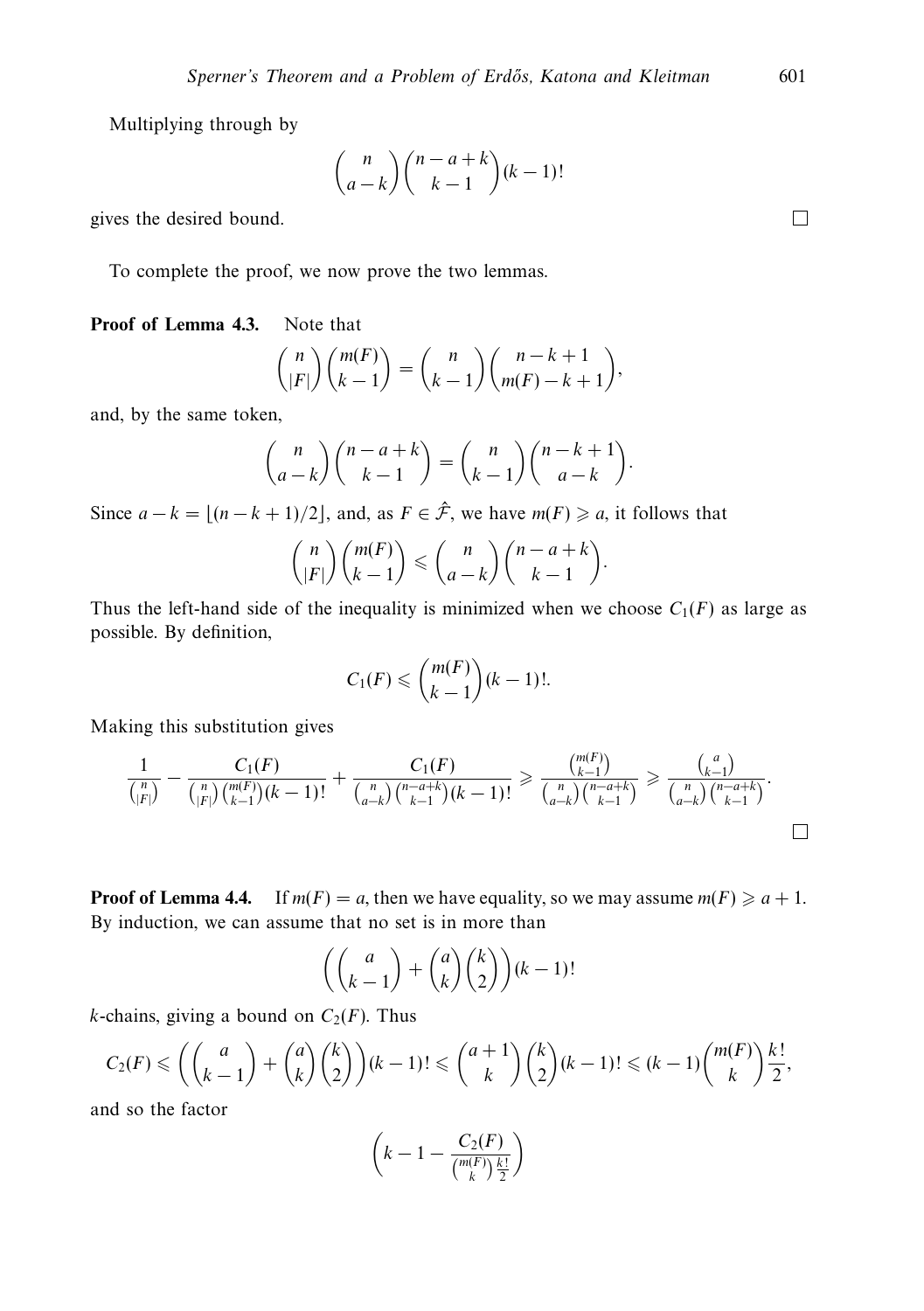is non-negative. As  $\binom{n}{a} \geqslant \binom{n}{|F|}$ , we thus have

$$
\frac{1}{\binom{n}{|F|}} \left( k - 1 - \frac{C_2(F)}{\binom{m(F)}{k} \frac{k!}{2}} \right) \geq \frac{1}{\binom{n}{a}} \left( k - 1 - \frac{C_2(F)}{\binom{m(F)}{k} \frac{k!}{2}} \right) \geq \frac{1}{\binom{n}{a}} \left( k - 1 - \frac{C_2(F)}{\binom{a}{k} \frac{k!}{2}} \right).
$$

#### **4.3. Forbidding large sets**

Given the previous theorem, all that remains is to show that an extremal family cannot contain sets of size  $n-1$ . The idea behind this is as follows. A set of size  $n-1$  has a very large shadow in the  $k-1$  middle levels. In order for this set to not contain too many *k*-chains, we must therefore be missing a lot of sets in the *k* − 1 middle levels. By Theorem 4.2, it then follows that the remainder of the family must contain many more *k*-chains than it ought to. The relevant calculations are given below.

**Proposition 4.5.** Suppose  $n \geq 15$  and  $k \leq n-6$ , and let F be a set family with  $|F| = M_k +$ *t*. If we do not have  $1 \leq |F| \leq n-2$  for all  $F \in \mathcal{F}$ , then

$$
c_k(\mathcal{F}) > \binom{n}{a-k} \binom{n-a+k}{k-1}(k-1)! + t \binom{a}{k-1} + \binom{a}{k} \binom{k}{2}(k-1)!
$$

**Proof.** The same proof as in Lemma 3.2 shows that we may assume we do not have  $\emptyset$ or  $[n]$  in F. Hence it suffices to show there are no sets of size  $n-1$  in our family.

Suppose towards contradiction we had some set  $F \in \mathcal{F}$  with  $|F| = n - 1$ . We may, by induction, assume that *F* is in at most

$$
\left( \binom{a}{k-1} + \binom{a}{k} \binom{k}{2} \right) (k-1)!
$$

*k*-chains.

Since *F* contains  $\binom{n-1}{a-1}$  sets of size  $a-1$ , there are

$$
\binom{n-1}{a-1}\binom{a-1}{k-2}(k-2)!
$$

possible *k*-chains that *F* might be in which consist of  $k - 1$  sets from the  $k - 1$  middle levels followed by *F*. Hence we must be missing a lot of sets from the  $k - 1$  middle levels to prevent *F* from being in too many *k*-chains. The sets of size  $a - 1$  are contained in the most such *k*-chains, so if we are missing  $t_2$  sets, we must have

$$
\left(\binom{n-1}{a-1}-t_2\right)\binom{a-1}{k-2}(k-2)! \leqslant \left(\binom{a}{k-1}+\binom{a}{k}\binom{k}{2}\right)(k-1)!
$$

Solving for  $t_2$  gives

$$
t_2 \geqslant {n-1 \choose a-1} - a \left( 1 + \frac{(a-k+1)(k-1)}{2} \right)
$$

*.*

We now remove from  $\mathcal F$  all sets of size  $n-1$ , thus losing at most *n* sets, and apply Theorem 4.2 with the above value of  $t_2$ . In the theorem, the number of *k*-chains is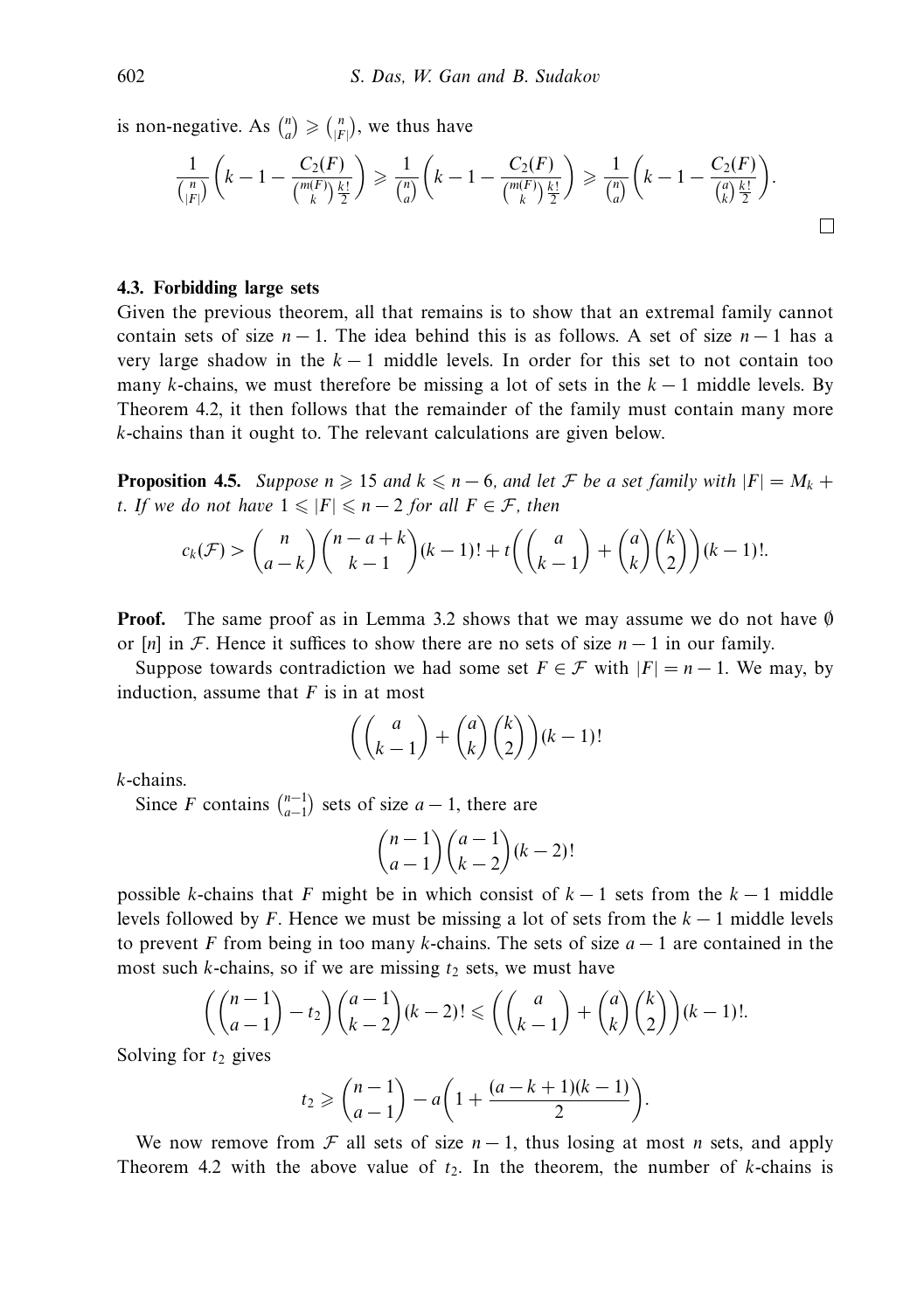governed by the expression

$$
\bigg(t_1+\bigg(\frac{k-1}{a}\bigg)t_2\bigg).
$$

We are decreasing  $t_1$  by at most *n*, but increasing  $t_2$  by at least

$$
\binom{n-1}{a-1} - a\bigg(1 + \frac{(a-k+1)(k-1)}{2}\bigg),
$$

resulting in a net gain in the previous expression of at least

$$
\frac{k-1}{a}\left(\binom{n-1}{a-1}-a\left(1+\frac{(a-k+1)(k-1)}{2}\right)\right)-n.
$$

Since  $n - k \ge 6$ , we have  $n - a \ge 3$ . If  $n - a$  is some constant, then the first term is at least cubic in *n*, while the term we are subtracting is quadratic, since in this case  $a - k + 1$ will also be constant. One the other hand, if  $n - a$  is large, the first term will be at least a large power of *n*, while the term we subtract is at most cubic in *n*. Given  $n \geq 15$ , some simple but tedious calculations show that in either case, having a set of size  $n - 1$  increases the number of *k*-chains our family must contain.  $\Box$ 

Note that the condition  $k \le n - 6$  is near-optimal, since if  $k = n - 3$  then  $M_k =$  $2^n - 2n - 2$ , and so by volume considerations alone there must be extremal families with sets of size at least  $n - 1$ .

Theorem 1.4 now follows easily.

**Proof of Theorem 1.4.** Since *n* ≥ 15 and *k*  $\leq$  *n* − 6, Proposition 4.5 shows that 1  $\leq$  |*F*|  $\leq$ *n* − 2 for all  $F \in \mathcal{F}$ . We may then apply Theorem 4.2 with  $t_1 = t$  and  $t_2 = 0$  to obtain the bound

$$
C(\mathcal{F}) \geqslant {n \choose a-k} {n-a+k \choose k-1} (k-1)! + t {a \choose k-1} + {a \choose k} {k \choose 2} (k-1)!
$$

Recalling that  $a = \lfloor (n+k)/2 \rfloor$ , this is precisely the desired lower bound.

We can again deduce a characterization of the extremal families. Note that we must have  $t_2 = 0$  for the above bound to hold, and so the  $k - 1$  middle levels must be full. In order to have equality in Lemma 4.4, we also needed  $m(F) = a$  for all  $F \in \hat{\mathcal{F}}$ . If  $a = (n + k)/2$ , then the remaining  $\binom{n}{a} + t$  sets must have size  $n/2 \pm k/2$ . To obtain equality in (4.1), every chain must pass through either *k* or  $k + 1$  sets of  $\mathcal{F}$ , and so we must have  ${G \notin \mathcal{F} : |G| = n/2 \pm k/2},$  forming an antichain.

If, on the other hand,  $a = (n + k + 1)/2$ , then sets of size  $a = n/2 + (k + 1)/2$  carry greater weight than sets of size  $a - k = n/2 - (k - 1)/2$ . We can then redefine  $t_2$  above to be the number of sets missing in the *k* middle levels and obtain the same result. Hence it follows that we must have all sets in the *k* middle levels, with the remaining sets in  $\hat{\mathcal{F}}$  of size  $n/2 \pm (k + 1)/2$ . In order to maintain equality in (4.1), every chain must pass through at most one set  $F \in \mathcal{F}$  with  $|F| = n/2 \pm (k+1)/2$ , and so  $\{F \in \mathcal{F} : |F| = n/2 \pm (k+1)/2\}$ must be an antichain.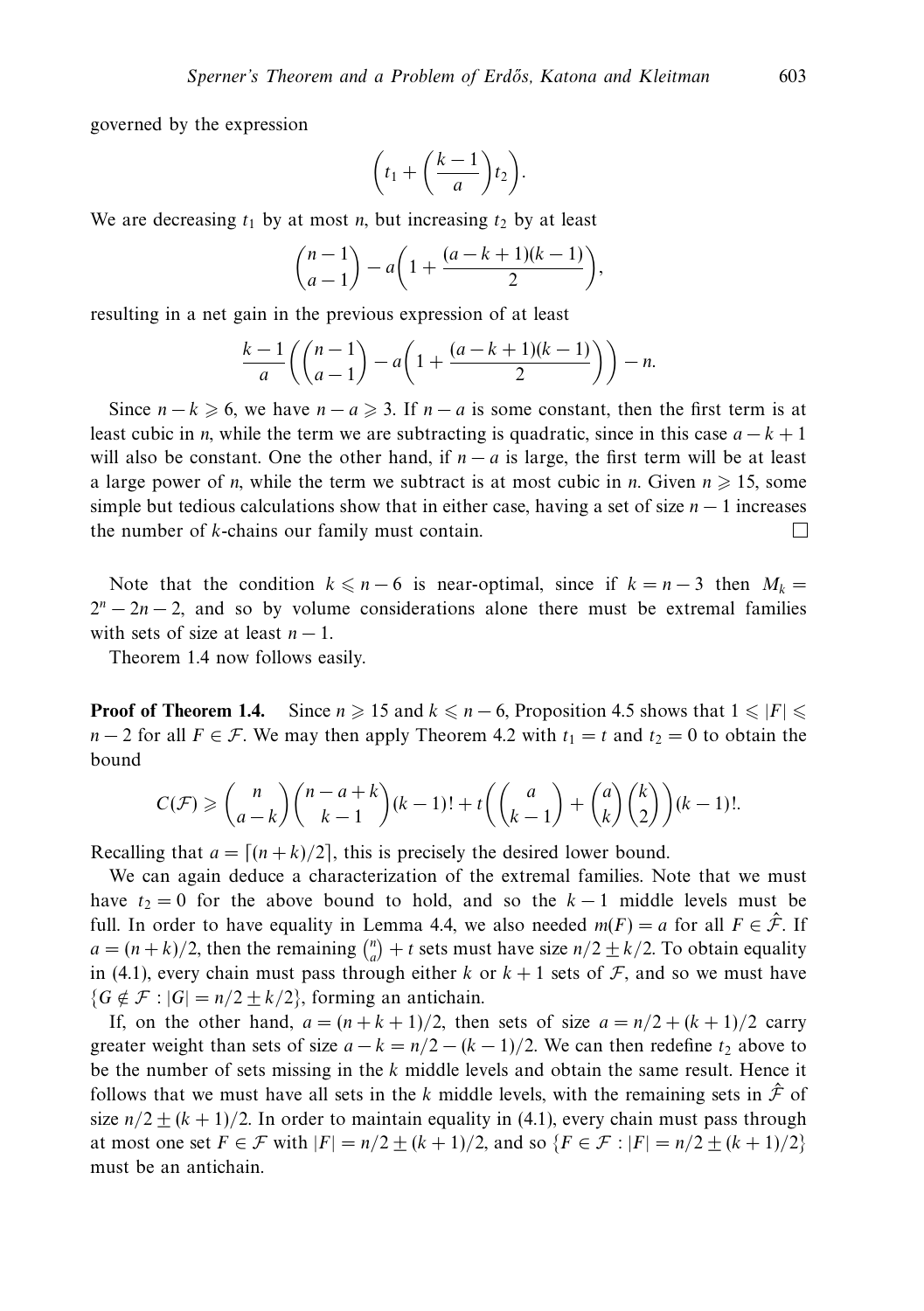Thus, once again, the extremal families are exactly the same as those that minimize the number of 2-chains, as given by Theorem 1.2. П

#### **5. Concluding remarks and open problems**

In this paper, we have partially answered Kleitman's conjecture by showing that the families that minimize the number of 2-chains also minimize the number of *k*-chains when they occupy up to the  $k + 1$  middle levels. While we strongly believe the conjecture is true in general, we suspect new ideas are needed to deal with larger families. As the number of levels grows with respect to  $k$ , the number of different types of chains – in terms of the sizes of the steps between sets – grows rapidly, and these would all need to be controlled to obtain a precise result. In this direction, though, the same methods we have used above can be applied to show the following: if we have integers  $\alpha_1, \alpha_2, \ldots, \alpha_{k-1}$  with  $\sum_i \alpha_i = \ell - 1$ , then, provided  $|\mathcal{F}| \le M_\ell$  and the largest set in our family has size at most *n* − max<sub>*i*</sub>  $\alpha_i$ , the number of *k*-chains  $F_1 \subset F_2 \subset \cdots \subset F_k$  with  $|F_{i+1} \setminus F_i| \geq \alpha_i$  is minimized by taking sets in the middle  $\ell$  levels.

Considering the case of 2-chains, our paper has focused on showing that a family with more than  $\binom{n}{\lfloor n/2 \rfloor}$  sets must contain many 2-chains. A closely related problem is to determine whether such a family must have any sets contained in many 2-chains. This type of question has been studied before in other settings. For example, when one is considering the number of triangles in a graph, Erdős showed in [6] that any graph with  $n^2/4$  + 1 edges must contain an edge in at least  $n/6 + o(n)$  triangles. It is well known and easy to see that the hypercube, a graph whose vertices are subsets of [*n*], with two vertices adjacent if they are comparable and differ in exactly one element, has independence number 2<sup>n-1</sup>. Chung, Füredi, Graham and Seymour [1] proved any induced subgraph on  $2^{n-1} + 1$  vertices contains a vertex of degree at least  $(1/2 + o(1)) \log_2 n$ . It is an open problem to determine whether or not this bound is tight (the corresponding upper bound is  $O(\sqrt{n})$ , and the answer to this question has ramifications in theoretical computer science.

In the context of Sperner's theorem the above problem has a negative answer, which may be surprising given the previous two examples. For convenience, let us assume  $n = 2m + 1$  is odd, and consider the following set family. Let

$$
\mathcal{F} = \{F : 1 \notin F, |F| = m\} \cup \{F : 1 \in F, |F| = m + 1\}.
$$

This family contains

$$
2\binom{2m}{m} = \left(1 + \frac{1}{n}\right)\binom{n}{\lfloor n/2 \rfloor}
$$

sets, and so we are indeed beyond the Sperner bound. However, it is easy to see that the only pairs of comparable sets are of the form  ${F, \{1\} \cup F}$  for every  $F \in \mathcal{F}$  with  $|F| = m$ . Hence each set of the family is in only one pair of comparable sets. In fact, for this family we have  $c_2(\mathcal{F}) = c_2(n, |\mathcal{F}|)$ , so it is possible to have an extremal family with the comparable pairs distributed as evenly as possible. Theorem 1.2 shows that any family with  $2\binom{2m}{m}+1$  sets must contain a set in at least two 2-chains. It is an open problem as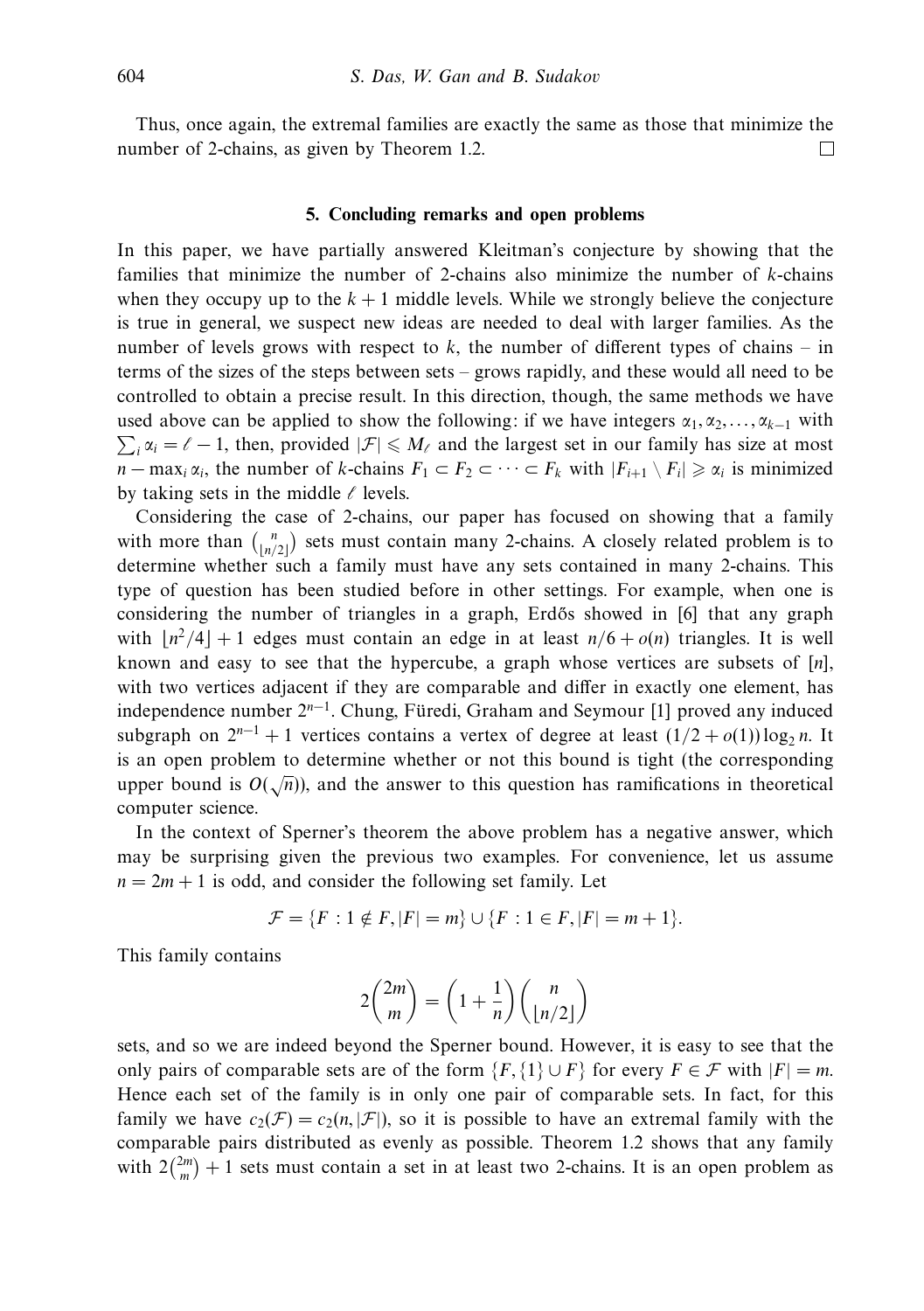to whether this is also the largest family without a set that contains two other sets (and hence is the maximum set in two 2-chains). This configuration is known as a 2-fork, and the upper bound, which can be obtained using similar arguments as in Theorem 1.3, is

$$
\left(1+\frac{2}{n}\right)\binom{n}{\lfloor n/2\rfloor},\,
$$

as shown by Katona and Tarián [9].

We find most exciting the prospect of studying Erdős–Rademacher-type problems in other settings. Within the context of Sperner's theorem, a paper of Qian, Engel and Xu [12] studied an extension for multiset families, where the same set may be chosen multiple times. In [2], we derive an Erdős–Rademacher-type strengthening of the Erdős–Ko–Rado theorem. However, as one can investigate similar extensions for any extremal result, there is truly no end to the number of directions in which this project can be continued. We hope that further work of this nature will lead to many interesting results and a greater understanding of classical theorems in extremal combinatorics.

**Note added in proof.** During the preparation of this manuscript, it came to our attention that Dove, Griggs, Kang and Sereni [3] have independently obtained Theorem 1.3.

#### **Appendix: The shifting proposition**

In this Appendix we prove Proposition 2.1, which enables us to perform the shifting necessary for Theorem 1.2. As mentioned in Section 2, this is essentially the same shifting argument used in the original proof of Kleitman in [10]. We provide the proof here, as the details of the calculations are not included in Kleitman's paper.

**Proof of Proposition 2.1.** Suppose not. Note that we must have  $m \geq 1$ , otherwise there is nothing to prove. Let  $\ell \leq 2m - 1$  be the minimal integer such that there exists a largest set of size  $n/2 + m$  with a subset of size  $n/2 + m - \ell$  that is not in the family. Let

$$
\mathcal{A} = \bigg\{ A \in \mathcal{F} : |A| = \frac{n}{2} + m, \partial^{\ell} A \notin \mathcal{F} \bigg\},
$$

and let  $B = \partial^2 A \setminus F$ . We can construct an auxiliary bipartite inclusion graph on  $A \cup B$ , with an edge  $(A, B)$  if and only if  $B \subset A$ .

Consider first the case where we have a matching  $M : A \rightarrow B$ , so that for every set *A* ∈ *A* there exists a set  $M(A) \subset A$ ,  $M(A) \notin \mathcal{F}$ . We shift the family from  $\mathcal{F}$  to  $\tilde{\mathcal{F}}$  by replacing each set  $A \in \mathcal{A}$  by  $M(A) \in \mathcal{B}$ , and claim that this reduces the number of 2chains. Note that if  $B = M(A)$  is a newly-introduced set, and  $C \in \mathcal{F}$  is a set with  $C \subset B$ , then we must have had  $C \subset A$  as well. Thus the only 2-chains that we need to consider are those between the levels  $n/2 + m$  and  $n/2 + m - \ell$ ; we call these intermediate chains.

Suppose  $\ell > 1$ . By the minimality of our choice of  $\ell$ , we must have  $\partial^i A \subset \mathcal{F}$  for every  $1 \leq i \leq \ell - 1$ . Thus the number of intermediate chains in  $\mathcal F$  that we lose is at least

$$
|\mathcal{A}| \sum_{i=1}^{\ell-1} \binom{n/2+m}{i}.
$$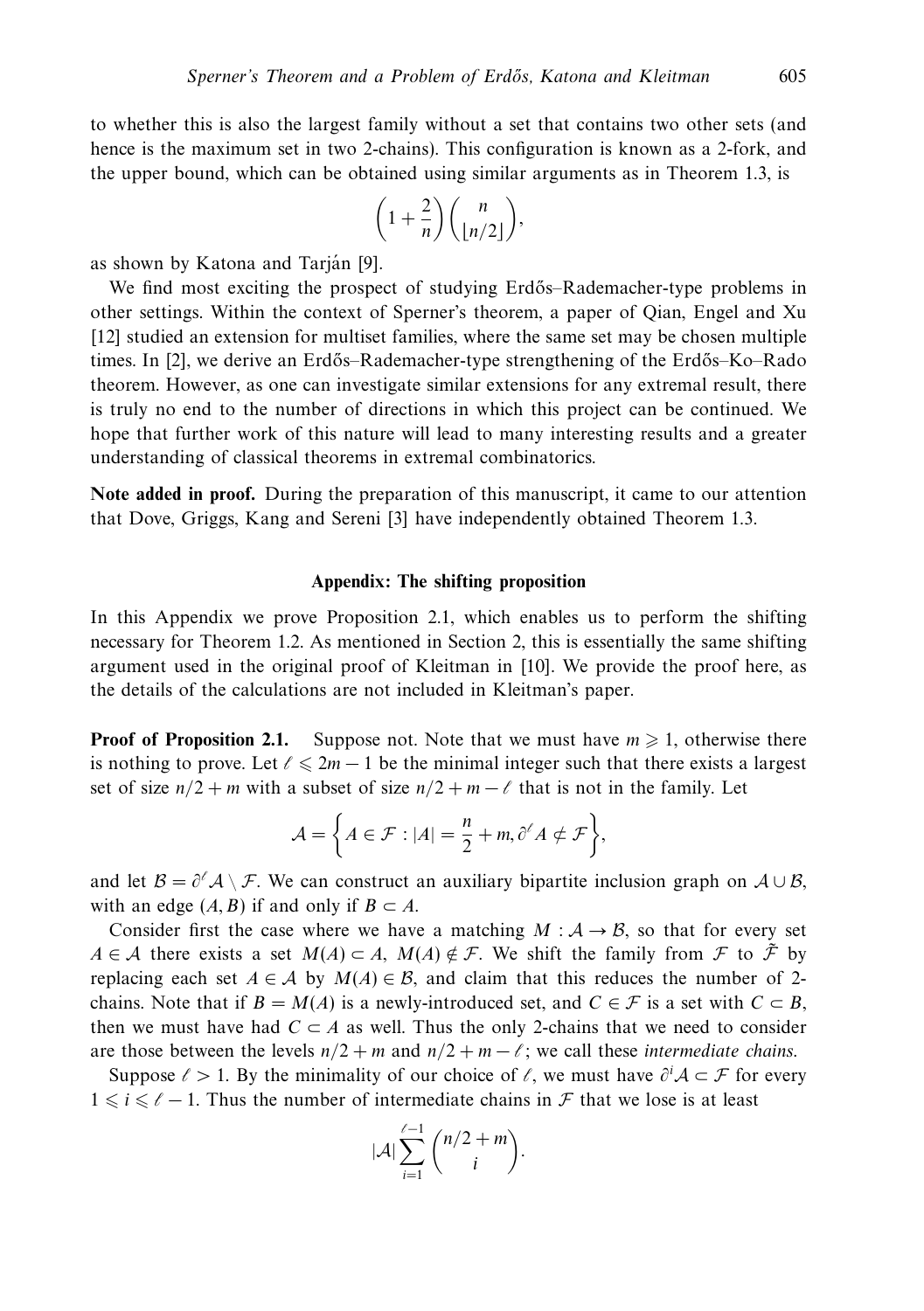On the other hand, all sets of size  $n/2 + m$  in  $\tilde{\mathcal{F}}$  are the sets from  $\mathcal F$  with *i*-shadow completely in  $\mathcal F$  for all  $i \leq \ell$ . These sets cannot be involved in any 2-chains with sets in B, and therefore we only gain intermediate chains between the levels  $n/2 + m - 1$  and  $n/2 + m - \ell$ . The number of such chains that we gain is at most

$$
|\mathcal{A}| \sum_{i=1}^{\ell-1} \binom{n/2-m+\ell}{i}.
$$

Since  $\ell \leq 2m - 1$ , it follows that

$$
\binom{n/2-m+\ell}{i} < \binom{n/2+m}{i} \quad \text{for every } 1 \leq i \leq \ell-1,
$$

and hence the number of 2-chains decreases.

Thus we may assume  $\ell = 1$ . If we had  $A \in \mathcal{A}$  and  $B \in \mathcal{F}$  with  $B \subset A$ ,  $|B| = n/2 + m - 1$ , then upon shifting to  $\tilde{\mathcal{F}}$ , we lose the 2-chain  $B \subset A$  and gain no pairs. Hence we may assume  $\partial A \cap \mathcal{F} = \emptyset$ , so  $\mathcal{B} = \partial A$ . We now claim that the sets  $A \in \mathcal{A}$  cannot be involved in any 2-chains  $C \subset A$  in F. Suppose to the contrary that we had such a 2-chain. Let  $x \in C$ be an arbitrary element of *C*, and shift *A* to  $A \setminus \{x\}$  (recall that  $A \setminus \{x\} \notin \mathcal{F}$ ). Shift the remaining sets in A by an arbitrary matching from  $\mathcal{A}' = \mathcal{A} \setminus \{A\}$  to  $\mathcal{B}' = \partial \mathcal{A} \setminus \{A\} \setminus \{x\}$ ; we can do this by Hall's theorem, since every set in  $A'$  has at least  $n/2 + m - 1$  neighbours in B', while each set in B' has at most  $n/2 - m + 1$  neighbours. In this shifted set we have lost the 2-chain  $C \subset A$ , and hence  $\tilde{\mathcal{F}}$  has fewer 2-chains.

Hence we may assume that there are no 2-chains in  $\mathcal F$  involving sets in  $\mathcal A$ . Thus in the shifted family  $\tilde{\mathcal{F}}$ , sets in  $\partial \mathcal{A}$  will also not be in any 2-chains. Now, since  $|\mathcal{F}| > \binom{n}{\lfloor n/2 \rfloor}$ , it follows from Sperner's theorem that there is some 2-chain  $C \subset D$  in  $\mathcal{F}$ . In  $\tilde{\mathcal{F}}$ , we may also shift *D* to some set in  $\partial A$ , since  $m \ge 1$  implies  $|\partial A| > |A|$ . As no set in  $\partial A$  is involved in any 2-chain, this reduces the number of 2-chains, which contradicts the minimality of  $\mathcal{F}$ .

Therefore we conclude that there cannot be a matching from  $A$  to  $B$  in the auxiliary bipartite inclusion graph, and so we will not shift all sets in A. Instead, we use the following lemma, to be proved shortly, to find a collection of sets to shift.

**Lemma A.1.** Let G be a bipartite graph on  $U \cup V$  with minimum degree  $\delta_U \geq 1$  in U and maximum degree  $\Delta_V$  in *V*. Suppose there is no matching from *U* to *V*. Then there exist non-empty subsets  $U_1 \subset U$  and  $V_1 \subset V$  with a perfect matching  $M: U_1 \to V_1$  and  $e(U_1, V) + e(U \setminus U_1, V_1) \leq |U_1|\Delta_V$ .

Our auxiliary graph satisfies the conditions of the lemma, with

$$
U = A, V = B, \Delta_V = {n/2 - m + \ell \choose \ell} < {n/2 + m \choose \ell},
$$

and so we can find a collection of sets  $A_1 \subset A$  and a matching  $M : A_1 \to B_1 \subset B$  as given by the lemma. Consider the shifted family  $\tilde{\mathcal{F}}$ , where we replace the sets in  $\mathcal{A}_1$  by the corresponding sets in  $\mathcal{B}_1$ . As before, since for every  $A \in \mathcal{A}_1$  we have  $M(A) \subset A$ , we need only consider the intermediate chains.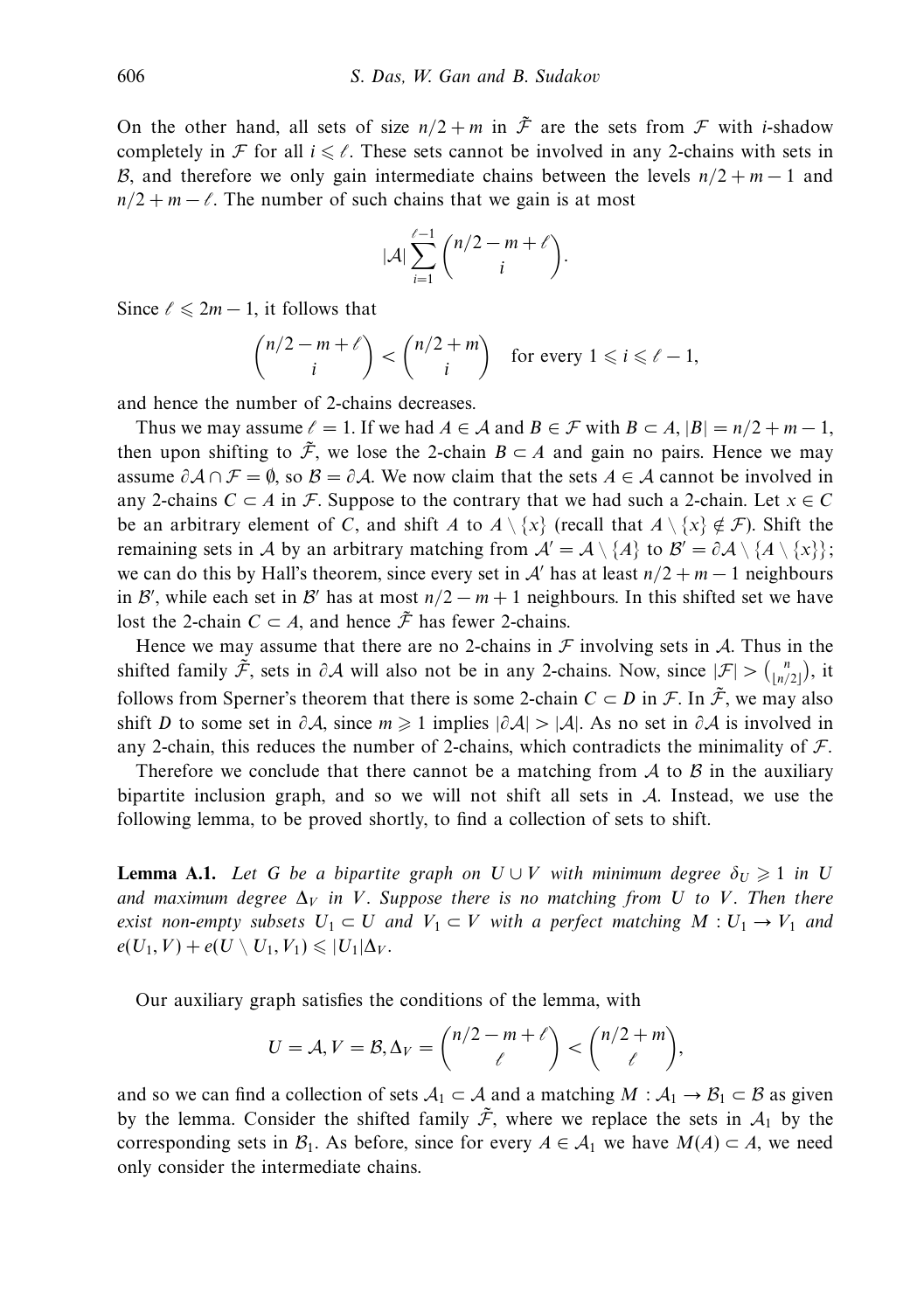Again, by the minimality of  $\ell$ , we know that  $\mathcal{A}_1$  has full shadow in  $\mathcal F$  up until the  $\ell$ th shadow, and so the same calculation as before implies that we remove more chains than we gain, and thus have fewer intermediate chains in  $\tilde{\mathcal{F}}$ . Hence it suffices to consider only the new chains formed between levels  $n/2 + m$  and  $n/2 + m - \ell$ .

The number of new chains between these levels we gain is exactly  $e(A \setminus A_1, B_1)$ . On the other hand, we lose all chains between  $A_1$  and  $\partial^{\ell} A_1 \cap \mathcal{F} = \partial^{\ell} A_1 \setminus \mathcal{B}$ . Thus the number of chains we are losing is

$$
|\mathcal{A}_1| \binom{n/2+m}{\ell} - e(\mathcal{A}_1, \mathcal{B}).
$$

By the lemma, we have

$$
|\mathcal{A}_1| \binom{n/2+m}{\ell} - e(\mathcal{A}_1, \mathcal{B}) > |\mathcal{A}_1| \binom{n/2-m+\ell}{\ell} - e(\mathcal{A}_1, \mathcal{B}) \geqslant e(\mathcal{A} \setminus \mathcal{A}_1, \mathcal{B}_1),
$$

and hence  $\tilde{\mathcal{F}}$  has fewer 2-chains than  $\mathcal{F}$ , contradicting the optimality of  $\mathcal{F}$ .

Thus if  $\mathcal F$  minimizes the number of 2-chains, and A is the largest set in  $\mathcal F$  with  $|A| = n/2 + m$ , then whenever  $B \subset A$  with  $|B| \geq n/2 - m + 1$ , we must have  $B \in \mathcal{F}$  as well.

It remains to furnish a proof of Lemma A.1, which we now provide.

**Proof of Lemma A.1.** As there is no matching from *U* to *V*, by Hall's theorem there exists a minimal subset  $U_0 \subseteq U$  with  $|N(U_0)| < |U_0|$ . Since  $\delta_U \geq 1$ , we must have  $|U_0| \geq 2$ . Let  $u \in U_0$  be an arbitrary element, and take  $U_1 = U_0 \setminus \{u\}$ . By the minimality of  $U_0$ , it follows that  $|N(U_1)| \geq |U_1|$ , and so we must have  $|N(U_1)| = |U_1|$ . Set  $V_1 = N(U_1)$ . Again by the minimality of  $U_0$ , for any subset  $X \subset U_1$ ,  $|N(X)| \geq |X|$ , and so by Hall's theorem there exists a perfect matching  $M: U_1 \rightarrow V_1$ .

Now

$$
e(U_1, V) + e(U \setminus U_1, V_1) = e(U_1, V) + e(U, V_1) - e(U_1, V_1)
$$
  
=  $e(U, V_1) \le |V_1|\Delta_V$   
=  $|U_1|\Delta_V$ ,

where the second equality follows from the fact that  $N(U_1) = V_1$ , and thus we have the desired inequality. П

#### **References**

- [1] Chung, F. R. K., Füredi, Z., Graham, R. L. and Seymour, P. (1988) On induced subgraphs of the cube. J. Combin. Theory Ser. A **49** 180–187.
- [2] Das, S., Gan, W. and Sudakov, B. (2014) The minimum number of disjoint pairs in set systems and related problems. Combinatorica, to appear.
- [3] Dove, A. P., Griggs, J. R., Kang, R. J. and Sereni, J. S. (2014) Supersaturation in the Boolean lattice. Integers **14A** 1–7.
- [4] Engel, K. (1997) Sperner Theory, Cambridge University Press.
- [5] Erd˝os, P. (1945) On a lemma of Littlewood and Offord. Bull. Amer. Math. Soc. **51** 898–902.